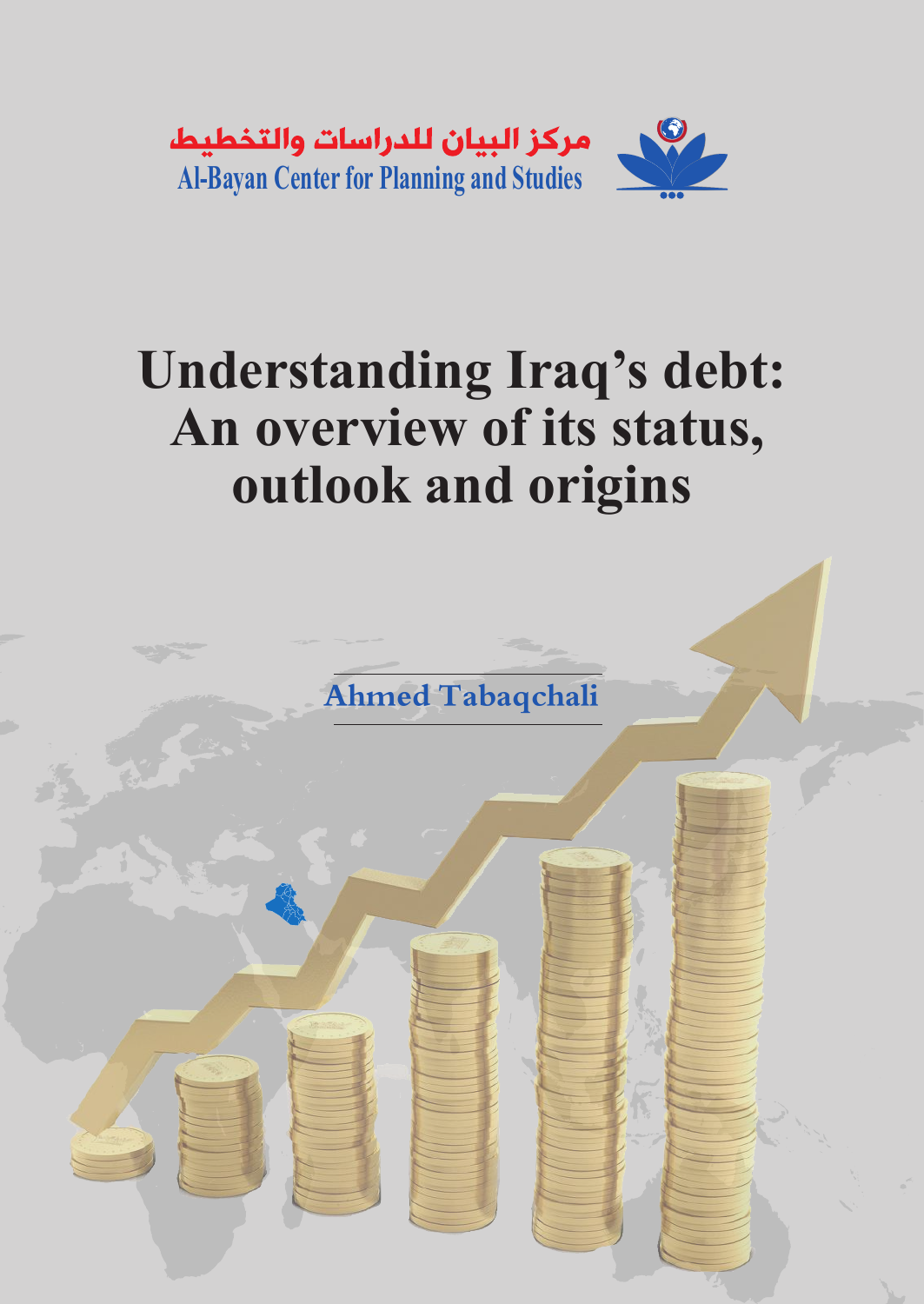# **About**

Al-Bayan Center for Planning and Studies is an independent, nonprofit think tank based in Baghdad, Iraq. Its primary mission is to offer an authentic perspective on public and foreign policy issues related to Iraq and the region.

Al-Bayan Center pursues its vision by conducting independent analysis, as well as proposing workable solutions for complex issues that concern policymakers and academics.

**Copyright © 2018**

www.bayancenter.org info@bayancenter.org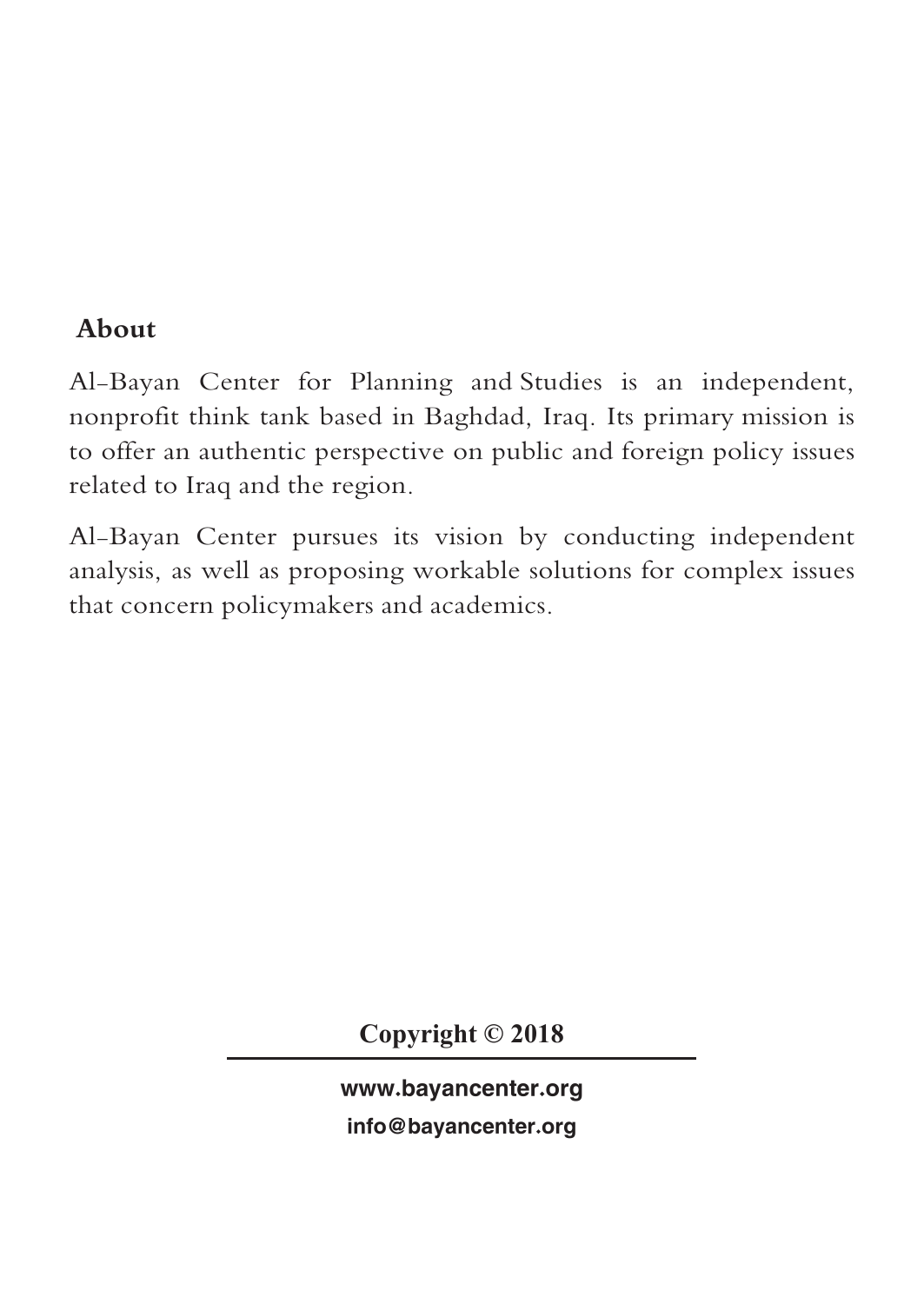# **Understanding Iraq's debt: An overview of its status, outlook and origins**

# **Ahmed Tabaqchali \***

Iraq's massive needs for reconstruction, after more than 35 years of conflict, cannot be met by its current revenues from its considerable hydrocarbon resources alone, and thus it needs to resort to debt to augment funding this reconstruction.

However, discussions within Iraq about the country's debt are emotionally influenced by several factors, some of which are perceptions of debt as a weakness or as a burden. Perhaps the most powerful emotion is that rooted in Iraqi nationalism and the struggle against foreign occupation that sees debt as tool to hold the country hostage and ultimately to recolonize  $it^1$ .

 This aversion to debt, until the Iraq-Iran war, was such that Iraq paid for goods and services on a current basis, i.e. with a minimum assumption of trade credits. Moreover, it was almost free of foreign loans apart from a number of loans extended by the ex-Soviet Union and the ex-Eastern bloc that were paid for in oil2 .

The Iraq-Iran war changed all of this as Iraq built a massive debt load to finance an eight-year war and simultaneously maintain a generous socialist system. It subsequently incurred further debts in the form of reparations for the invasion of Kuwait, and the accumulation of interest on earlier debt during the sanction years. The existence, let alone magnitude, of these debts were not known by Iraqis during the Saddam years, but featured heavily in the national discourse in the early years following 2003 when the debts were restructured, but soon took a back seat to the subsequent civil war. Ultimately, most of the focus was on the mismanagement of the country over the following years.

<sup>1.</sup> The roots of this belief can be traced to the mid 1870's when Egypt lost control of the Suez Canal as it sold its 44% share in the "Universal Company of the Suez Maritime Canal" to Britain to pay for the massive debts incurred in modernizing the country. The Suez crises of 1956 following the nationalization of the canal by the nationalist Pan Arab regime of Nasser and the subsequent Anglo-French-Israeli assault on Egypt, only served to ingrain this in the nationalist Iraqi psyche. http://www.bbc.co.uk/history/british/modern/suez\_01.shtml

<sup>2.</sup> Footnotes 23 & 24 from: https://scholarship.law.berkeley.edu/cgi/viewcontent.cgi?article=1091&context= facpubs

<sup>\*</sup>Ahmed Tabaqchali is the Chief Investment Officer (CIO) of Asia Frontier Capital's AFC Iraq Fund and a Fellow at the Institute of Regional and International Studies (IRIS) at the American University of Iraq-Sulaimani (AUIS).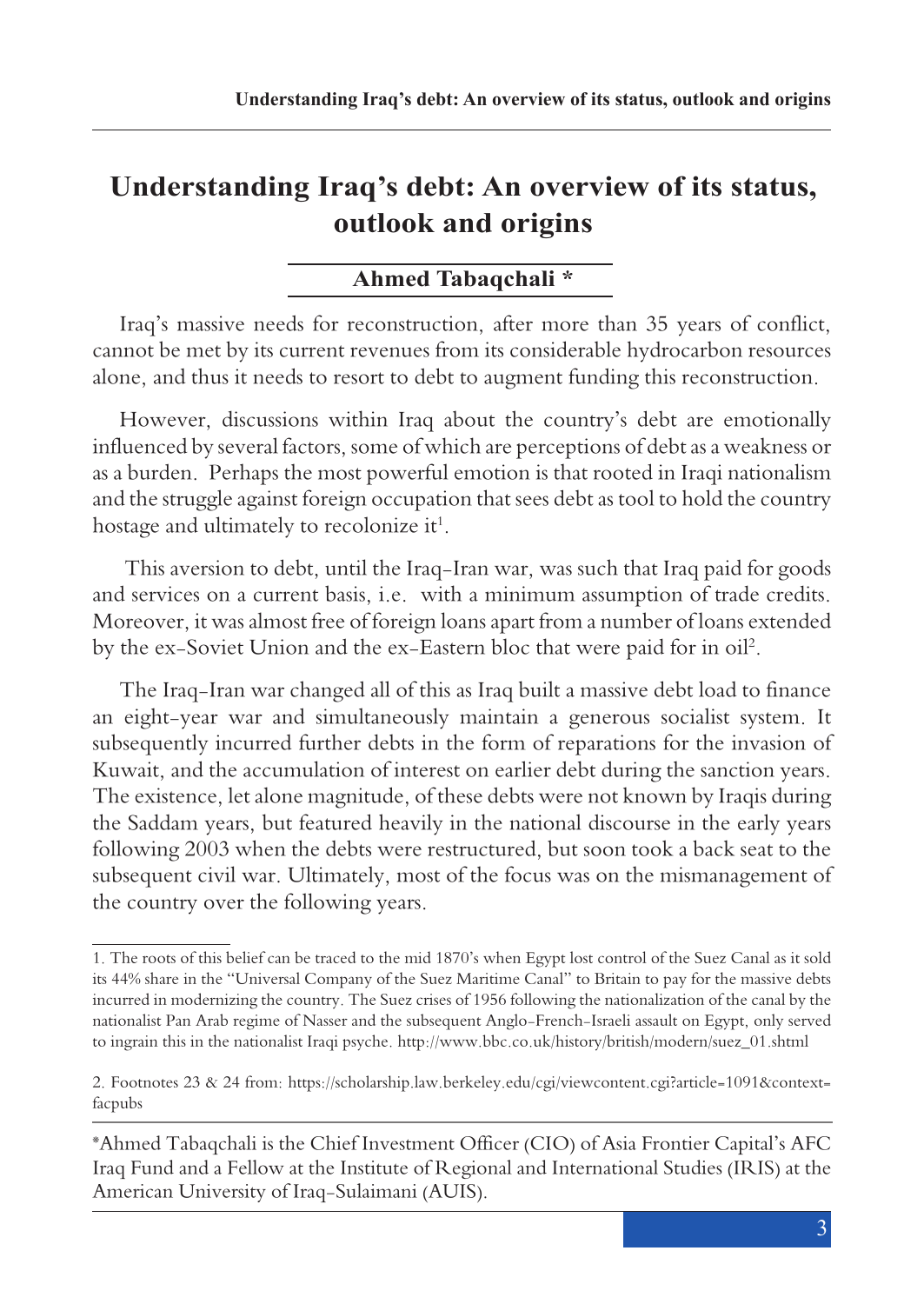However, the signing of the IMF Stand-By Agreement (SBA) in June 2016 revived the national debate over debt, which intensified following the end of the ISIS war and the massive need for funds for reconstruction. The perceived failure<sup>3</sup> to raise sufficient donations from the Kuwait Conference on the reconstruction of Iraq, and thus the need for more foreign loans led to a stream of warnings in Iraqi media from politicians, economists and experts that the debts were crippling the country, burdening future generations and holding Iraq hostage to foreign powers. The public anger over mismanagement of the country, that started with countrywide demonstrations in the summer of 2015, has added this to the list of the failures of the political class.

Much of that debate is out of context, mixes loosely related facts and figures and mostly comes without an understanding of the concept of debt or debt servicing costs or debt sustainability. Much of the media coverage or analysis is jingoistic, laden with conspiracy theories and economically illiterate.

This reports's aim is to provide an understanding of Iraq's debt, its origins, developments, status and implications for the future in dealing with the challenge of reconstruction. It is not meant to be an in-depth detailed analysis of this debt, the numbers provided are approximate and rounded for ease of understanding.

#### **The growth in debt after 2014**

The double whammy of the ISIS invasion of the country in 2014 and the collapse in oil prices had a devastating effect on the economy as government finances were crushed by soaring expenses and plummeting revenues. To meet the increasing needs of the ISIS war, the government was forced to make dramatic cuts to its investment spending and resort to borrowing to fund its bloated current spending (wages, subsidies and the welfare system) <sup>4</sup> . The IMF Stand-By Agreement (SBA) of 2016 provided the framework for the build-up of sustainable debt provided

<sup>3.</sup> These misconceptions were addressed by the author in an article at http://www.iraq-businessnews. com/2018/02/22/its-not-the-donations-stupid-key-points-from-kuwait-conf/

<sup>4.</sup> A report by the author discusses this dynamic and the government's response at http://www.iraqbusinessnews.com/2017/07/17/economic-consequences-post-mosul/. Some highlights of which are "The government maintained overall spending on salaries and pensions, but introduced new and increased existing consumption taxes on a large number of consumables while it also increased utility prices. Non-oil investments bore the brunt of the cuts as the government sharply curtailed all capital spending and investments."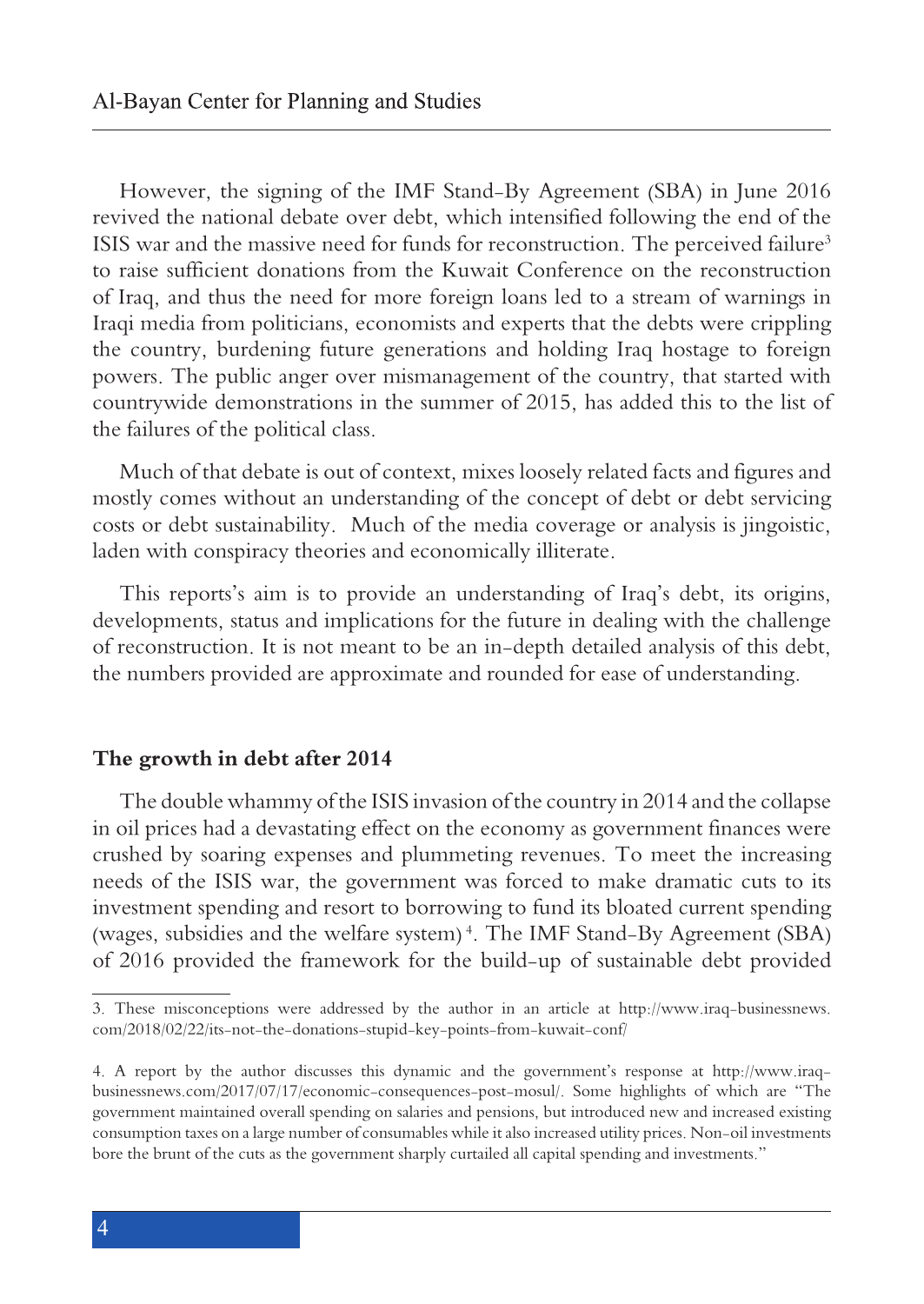an adherence by the government to the requirement to scale back the state and to encourage the development of the private sector. The regular reviews of the SBA between the IMF and Iraq set off the mechanisms of this process, while the estimates for the 2017-2022 budgets provided the basis on which Iraq and the IMF identified creditors and donors to fund the expected budget deficits. The last detailed assessment was the second review for 2017 in August 2017 (country report 17/251) which provides the foundation for this report.

The table below looks at the debt picture as of 2014, as it was the year that ended the country's relative prosperity, the current state of debt as of 2017 and its future projection for 2022.

|                           | 2014A | 2017E | 2022E |
|---------------------------|-------|-------|-------|
| GDP (\$bn)                | 234.7 | 192.7 | 256.2 |
| Iraqi oil prices (\$/bbl) | 96.5  | 45.3  | 47.1  |
| Oil exports (mbbl/d)      | 2.6   | 3.8   | 4.1   |
| Total debt % of GDP       | 32.0% | 63.8% | 52.1% |
| Total debt (\$bn)         | 75.2  | 122.9 | 133.4 |
| External debt % of GDP    | 24.8% | 38.3% | 27.9% |
| External debt (\$bn)      | 58.1  | 73.7  | 71.4  |
| Domestic debt % of GDP    | 7.2%  | 25.5% | 24.2% |
| Domestic debt (\$bn)      | 17.1  | 49.2  | 62.0  |

Table 1: GDP and debt: 2014, 2017 & 2022 5

 $A = Announced, E = Estimates, S = USD, mbbl/d = million\,barels per day, bbl = barrel$ 

<sup>5.</sup>Data based on IMF Country report 17/251 at http://www.imf.org/~/media/Files/Publications/CR/2017/ cr17251.ashx.

The IMF has since then updated its GDP estimates higher, reflecting higher oil price assumptions in its World Economic Outlook (WEO) April 2018 and Regional Economic Outlook (REO) May 2018: https://www.imf.org/en/Publications/WEO/Issues/2018/03/20/world-economic-outlook-april-2018 http://www.imf.org/en/Publications/REO/MECA/Issues/2018/04/24/mreo0518 (data only until 2019)

Updated IMF estimates are mostly high-level figures without the extensive details provided in 17/251. Crucially, they don't provide debt sustainability figures or debt composition data. Hence, figures from 17/251 are used throughout this report and to ensure consistency with other data used. Use, however, will be made of updated data to reflect the potential future variance which is essential for understanding Iraq's debt trajectory.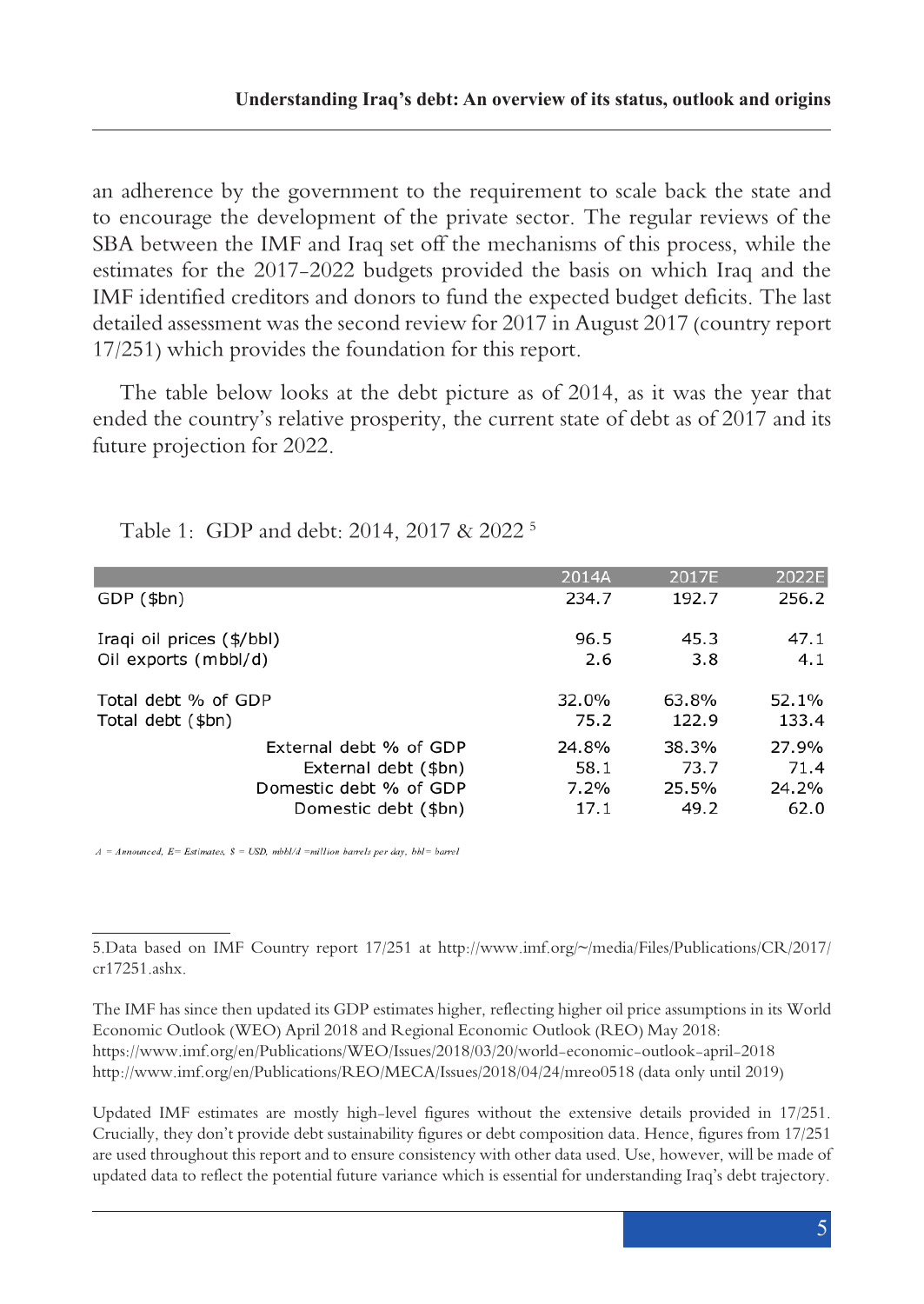#### **Debt and debt/GDP ratio in context**

The important point to understand about debt is not its size per se, but its composition, the interest rate it carries, and the ability of the country to service this debt without placing undue constraints on the economy at large. This is often referred to as debt sustainability, and one of main tools used is the debt as a percentage of GDP or debt/GDP. Other essential tools that are part of the analysis are debt payments as a percentage of GDP or as percentage of exports, however, the discussion below focuses on debt/GDP as it is most often cited in Iraq's debt coverage.

While there are no ideal levels for debt/GDP, given the role of the other tools, yet a 60% debt/GDP is used as a threshold in many debt targets, while 70% is used as a risk flag. As such the specific levels of debt/GDP for current and future years not only affects Iraq's ability to assume debt, but the amount of debt raised and the interest rate it carries<sup>6</sup>.

The next to understand is that the amount of debt at any given time is fixed while GDP for the current and future years is an estimate which depends on a number of variables. Moreover, the GDP used is nominal GDP, defined as the total value of a country's annual output of goods and services valued at current prices<sup>7</sup> for the current year and estimated prices for future years. Given oil's dominance of Iraq's economy8 , it has an oversized relevance for GDP estimates in light of the extreme variability of oil prices over the last few years (Brent price chart below) and the impossibility of accurately estimating future oil prices.

<sup>6.</sup> A brief explanation of debt/GDP is at: https://www.investopedia.com/terms/d/debtgdpratio.asp A chart of debt/GDP for Iraq vs. other countries is at: https://tradingeconomics.com/country-list/governmentdebt-to-gdp

<sup>7.</sup> https://www.economist.com/economics-a-to-z/g

<sup>8.</sup> Oil exports accounted for 99% of all exports, oil revenues accounted for 87% of government revenues which in turn accounted for 32% of total GDP. Moreover, oil-GDP accounted for 38% of total GDP and indirectly accounts for the bulk of non-oil GDP as the government's orders drive non-oil GDP. Source: IMF Country Report No. 17/251, August 2017.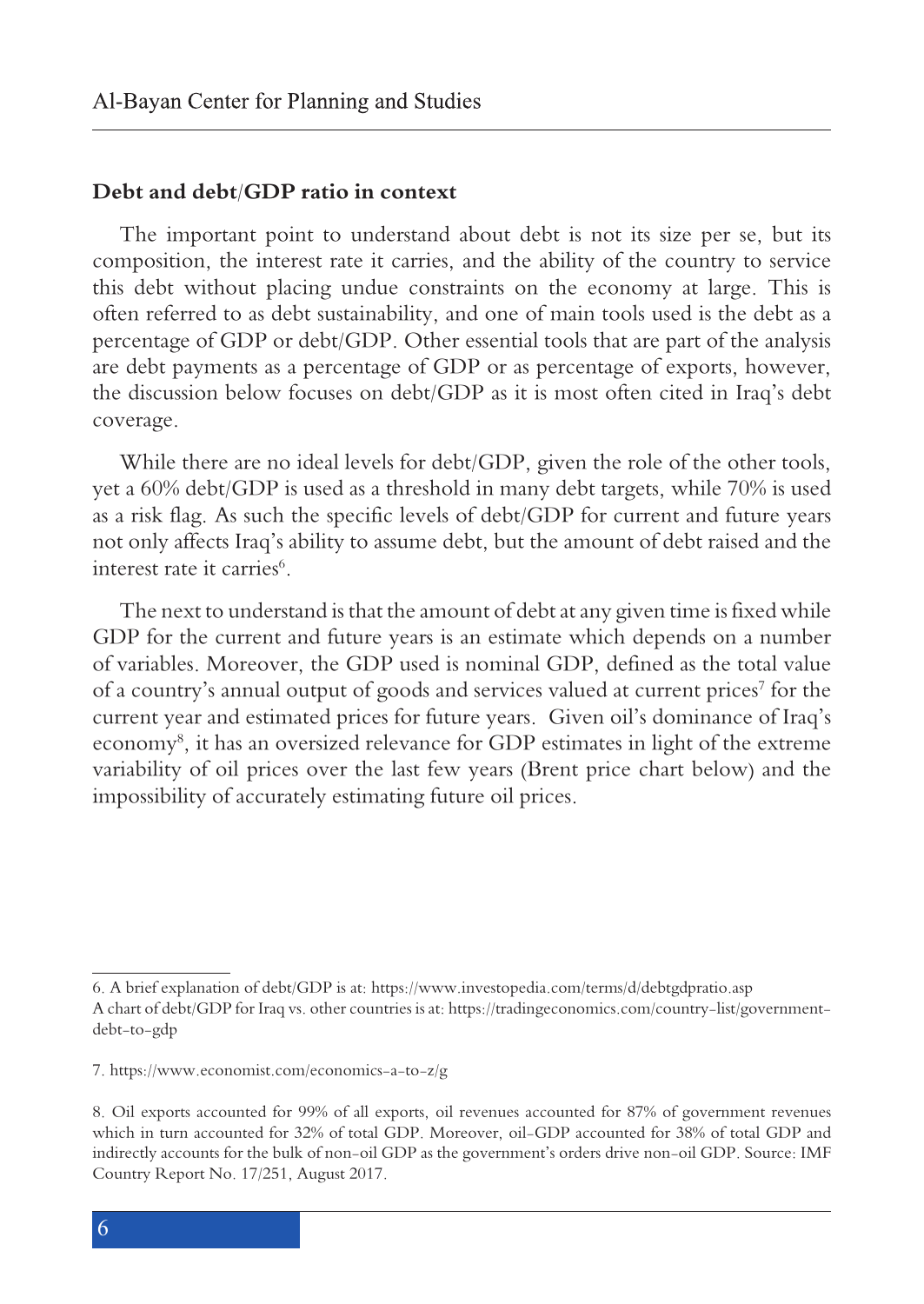

Figure 1: Brent Crude July 2013-May 2018

Source: The Financial Times

The effects of oil prices and export volumes on the value of GDP, and the subsequent effects of the changes of debt on debt/GDP can be seen in their evolution from 2014 to 2017. Debt grew from \$75.2bn in 2014 to \$122.9bn in 2017 (+63%), but debt/GDP increased, much more, from 32% to 64% (+100%). This is because GDP shrank from \$234.7bn to \$192.7bn ( -18%), driven by the oil price decline from \$96.5/bbl to \$45.5/bbl (-53%), offset by oil exports increase from 2.6 mbbl/d to 3.8 mbbl/d or (+46%).

However, different prevailing assumptions at any given time can produce some dramatically different results. Table 1 was created in 2017 based on historical data for 2014 and estimates for 2017, yet creating the same table in 2013 produced very different estimates for the same two years under consideration<sup>9</sup>. The contrast can be appreciated by looking at the same table made in the two different years.

9. IMF Country report 13/217. Used historical data for 2012 and projections for 2014-2017 based on expected future oil prices and Iraq oil production forecasts.

https://www.imf.org/external/pubs/ft/scr/2013/cr13217.pdf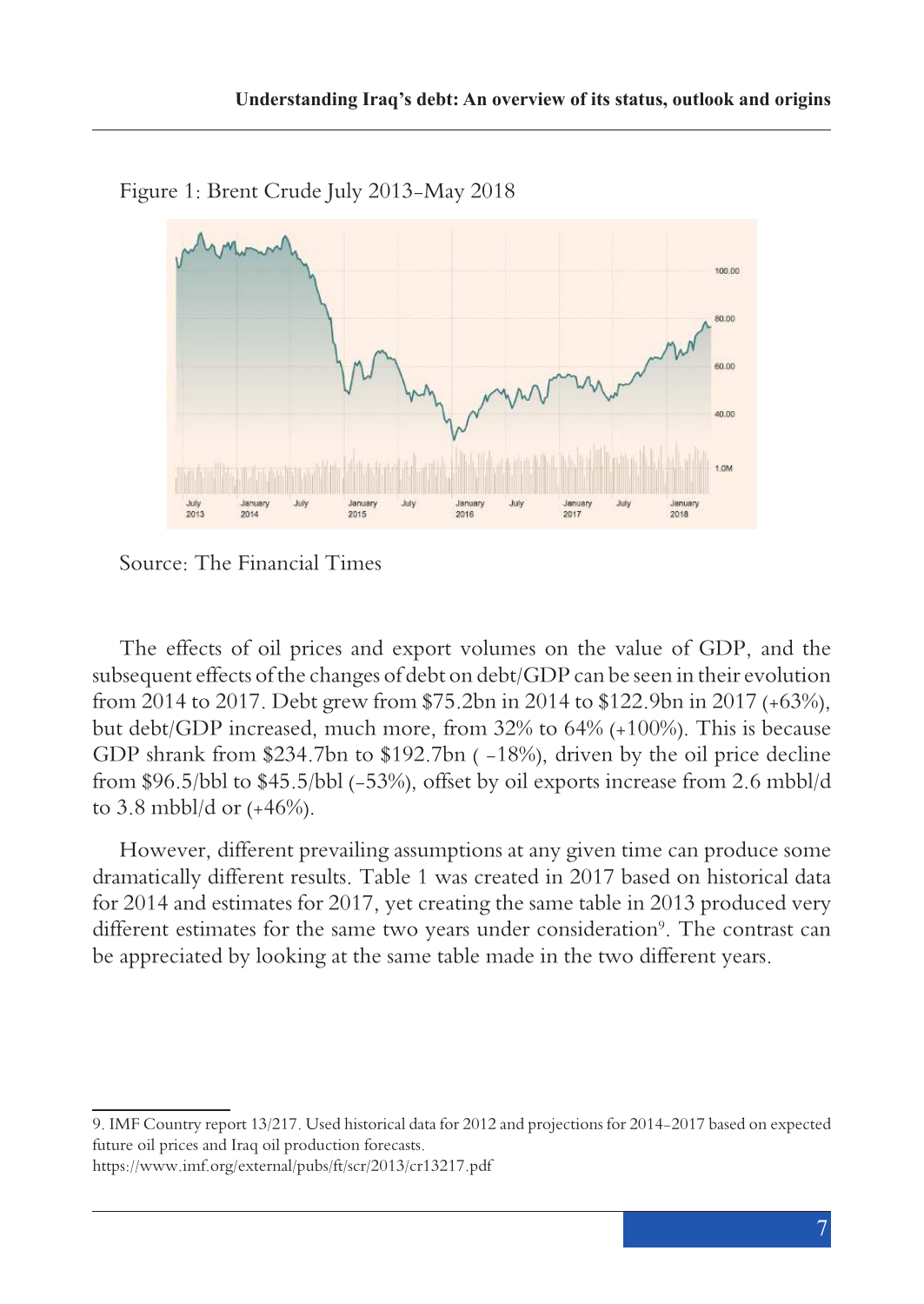|       |       | <b>Estimates Made in 2013</b> |                                                |  |
|-------|-------|-------------------------------|------------------------------------------------|--|
| 2014A |       | 2014E                         | 2017E                                          |  |
| 234.7 | 192.7 | 254.9                         | 337.3                                          |  |
| 96.5  | 45.3  | 97.6                          | 88.7<br>4.3                                    |  |
|       | 2.6   |                               | Estimates made in 2017<br>2017El<br>3.8<br>3.1 |  |

Table 2: 2014 & 2017 GDP numbers estimated in 2013 & 2017

 $A = Announced, E = Estimates, S = USD, mbbl/d = million barrel per day, bbl = barrel$ 

As can be seen that the price of oil, and the amount exported are two key variables in estimating Iraq's current and future GDP and as such have major implications when looking at debt/GDP to assess its credit worthiness.

The effect on these assumptions in assessing Iraq's credit worthiness are best illustrated at three separate points in time: the past, the recent past and the current time.

In 2013, the latest available data on debt were those at the end of 2012: external debt of \$60bn and domestic debt of \$14.5bn for a total of \$74.5bn. Moreover, it was assumed then that oil prices would moderate but remain high, and for Iraq to dramatically increase its production and thus it was on the path of continued debt reduction. If the markets at the time were to assess its credit worthiness, they would have arrived at debt/GDP of 29% and 22% for 2014 and 2017. This would have made Iraq an extremely credit worthy nation.

 While in 2017, the available data were different. Iraq's debt was seen at \$122.9bn and growing, oil prices were assumed to be low yet increasing moderately in future years, and thus Iraq would continue to run fiscal deficits that needed access to more debt to fund them. All of which would have made debt/GDP of 64% for 2017 and 65% for 2018 too high for it to increase debt without a fiscal policy adjustment.

Making the same assumptions today based on updated information would yield yet another set of figures. To illustrate, average realized Iraqi oil price of \$49.2/ bbl and exports of 3.810 for 2017 imply a GDP of \$197.7bn or debt/GDP of 57%

<sup>10.</sup> In 2017, Iraq exported 1.2 billion bbls or 3.3 mbbl/d according to State Oil Marketing Company (SOMO) while the KRG exported 0.55 mbbl/d until October, for a combined total of 3.8 mbbl/d.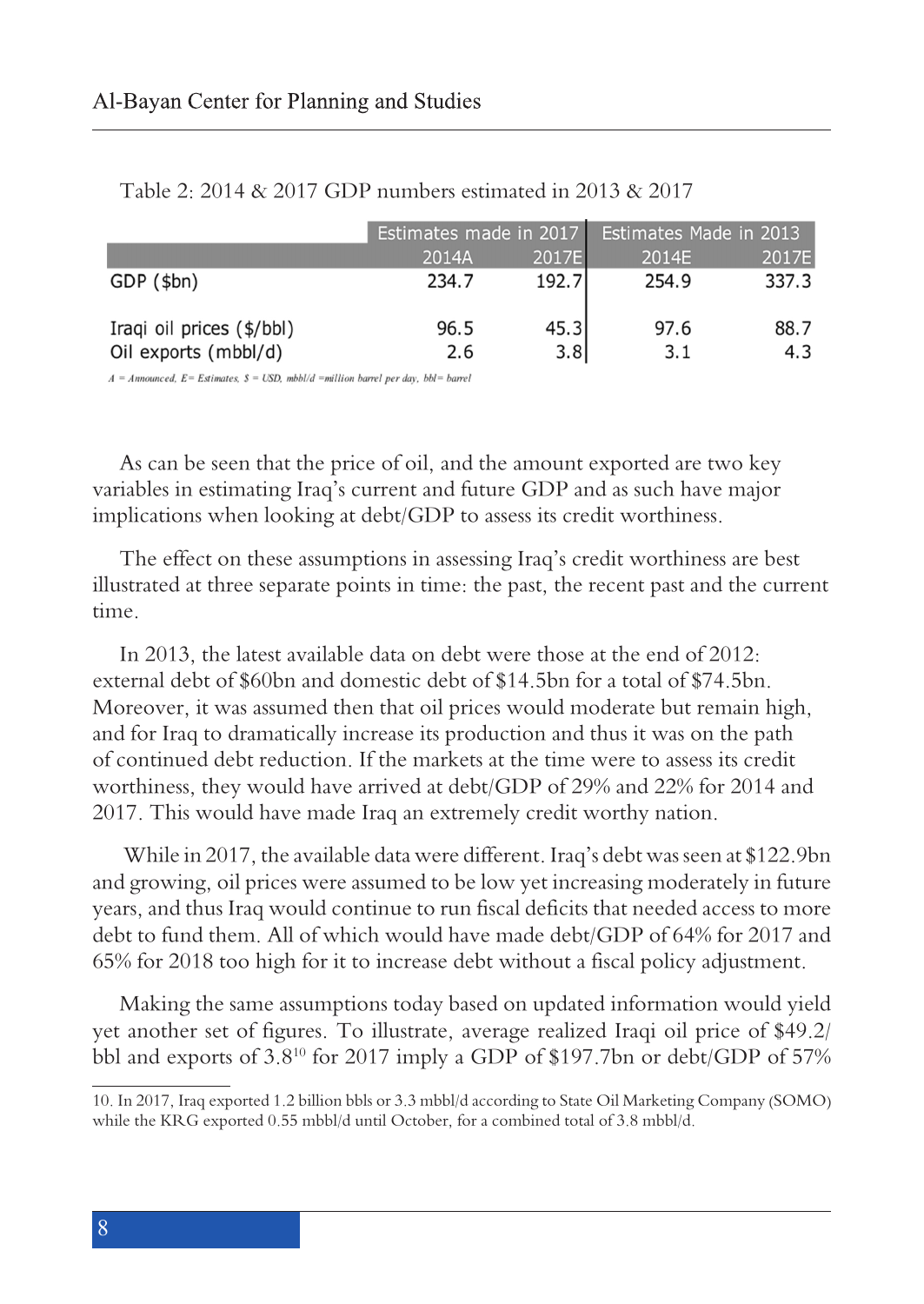and likely  $51\%$  for  $2018^{11}$ , which is a very different proposition from that of a year earlier.

The point made is that debt/GDP, while very important, should not be used without an understanding of the numbers and assumptions used in deriving it or of its sensitivity to changes in these underlying assumptions- especially for Iraq given its high oil dependence. Until Iraq diversifies its economy, the price of oil will continue to have an oversized effect on debt/GDP and thus on its ability to assume debt.

## **The status and composition of debt as at the end of 2017**

As table 1 shows, current estimates of debt are \$122.9bn, made up of external debt of \$73.7bn and domestic debt of \$49.2bn. These are projected to increase to \$133.4bn by 2022, made up of external debt of \$71.4bn and domestic debt of \$62bn.

### **External debt**

The external debt estimates of \$73.7bn for 2017 are made of four basic blocs. The first is \$41bn to the non-Paris Club group of creditors (mostly to the GCC) that were accumulated by the pre-2003 regime during the Iraq-Iran war. They are still outstanding yet have been frozen in time since 2003 without accumulating any interest, and neither Iraq making nor its creditors demanding repayments. The IMF assumes that these would be cut by 90% along the same lines as those of the Paris Club debt.

The second is \$6bn of restructured Paris Club debt. This was about \$40bn in 2003 but restructured and cut by 90%. It carries an effective interest rate of 3% and payable over a period of 28 years.

The third is \$4.7bn in Eurobonds, of which \$3.7bn are Iraq's only external debt

http://somooil.gov.iq/index.php/2015-11-14-05-40-7/46-2017-02-23-07-48-01 https://auis.edu.krd/iris/sites/default/files/Statehood%20in%20KRI%20through%20an%20Economic%20 Lens\_%20FINAL\_March2018.pdf Page 9

11. Iraqi Ministry of Finance (MoF) data for 2017 show a surplus of \$1.6bn vs IMF estimates of a deficit of \$9.8bn that was to be funded by debt. Therefore, debt would be \$9.8bn lower. The updated GDP figures of \$197.7bn and \$272.2bn are from the IMF's WEO for April 2018. A recent piece by the author looks at this in greater detaill at: www.iraq-businessnews.com/2018-06-15-forget-the-donations-stupid-new-dynamicsin-funding-reconstruction/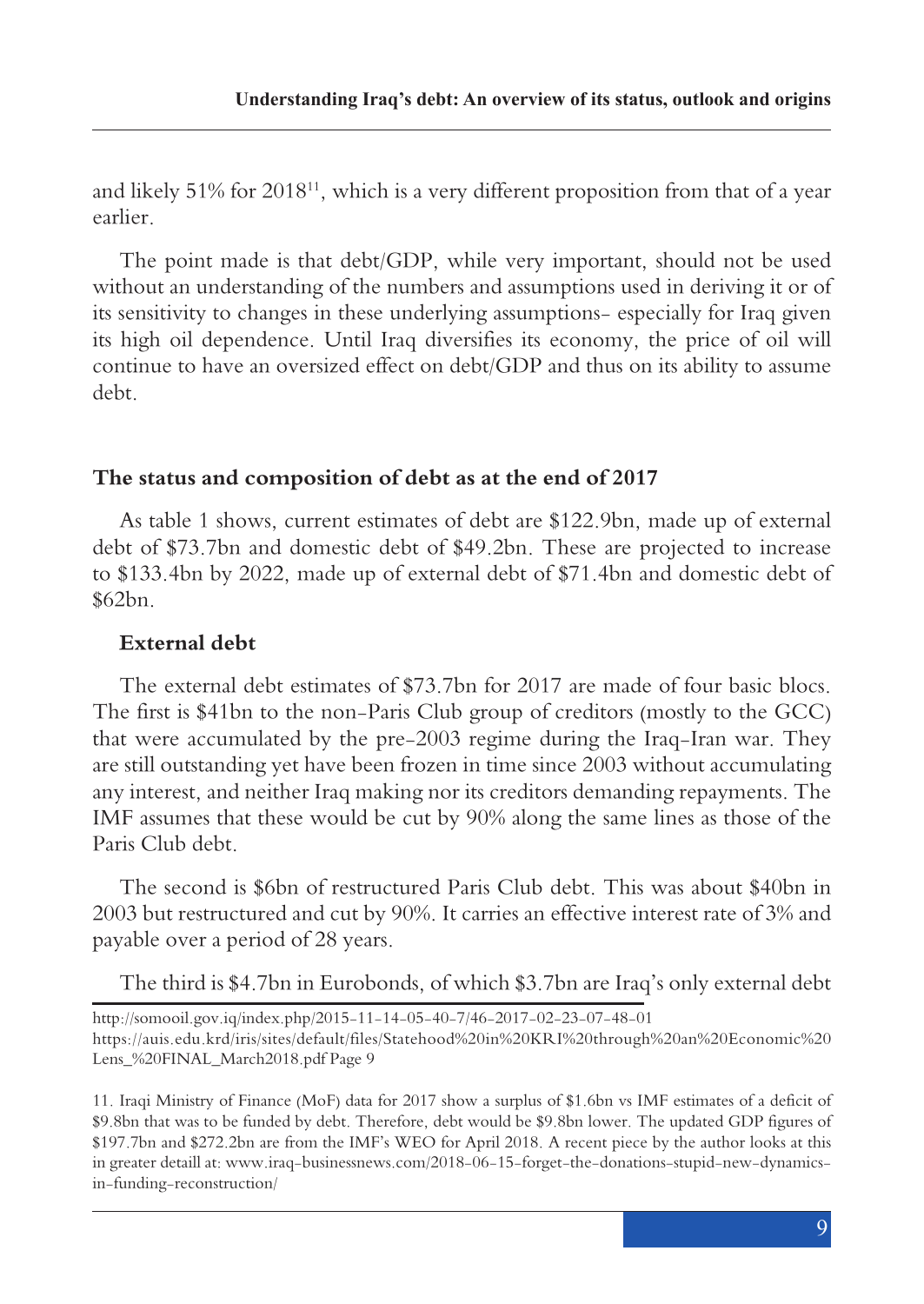at truly commercial terms. They are made up of three bonds: A \$2.7bn bond issued in 2006, due in 2028 with a 5.8% interest rate; a \$1bn bond issued in 2017, due in 2022, guaranteed 100% by the U.S. government, with a 2.1% interest rate; and a \$1.0bn bond issued in 2017, due in 2023 with a 6.5% interest rate.

Finally, the fourth bloc is \$22bn in borrowings incurred after 2014 mostly from the IMF, the World Bank and bilateral creditors. Most of these were provided in the form of aid and support to fund the budget deficits and thus are at generous interest rates and repayment terms. A small amount of this figure, about \$3bn are arrears to trade counterparties including those to International Oil Companies  $(IOC's).$ 

For all practical purposes most of the \$41bn in debt to non-Paris Club creditors will not be repaid and could very well, as the IMF assumes, be restructured with a 90% hair-cut and or be eliminated entirely as a part of a grand bargain with the GCC depending on the nature of the future relationship. This was the subject of discussions over a number of years with the UAE forgiving its \$7b in debt in 2008, but the others held back due to the turbulent relations between Iraq and the GCC over the 2006-2014 period.

The IMF notes in 2017 that, excluding this debt of \$41bn, the rest of the external debt is highly concessional with over 70% of that being official loans with an effective interest rate of 3% in 2017, average time to maturity or time until full repayment is due, was 8.5 years and with an effective maturity of 30 years. Indeed, the last available full year data were those for 2016 which show: that this concessional debt (excluding the \$41bn in debt and the \$4.7 in Eurobonds) was \$20.6bn; interest payments were \$0.5bn; debt repayments were \$0.8bn for a total debt servicing of \$1.3bn. This was equal to 0.8% of 2016's GDP and 1.2% of exports. The upshot is that foreign debt servicing is very low relative to the size of Iraq's GDP while interest rates and repayment terms are extremely generous<sup>12</sup>.

#### **Domestic debt**

The domestic debt of \$49.2bn in 2017 is made up mostly of Treasury Bills (T-Bills) bought primarily by Rafidain Bank, Rasheed Bank and the Trade Bank of

<sup>12.</sup> IMF Country report 17/251

MoF "Quarterly Public Debt Bulletin, Q2 2017" at:

http://www.mof.gov.iq/obs/ar/Documents/2 الفصلية العام الدين نشرة.pdf

MoF "Medium Term Debt Management Strategy (MoF 2016)" at https://goo.gl/Ty6Kih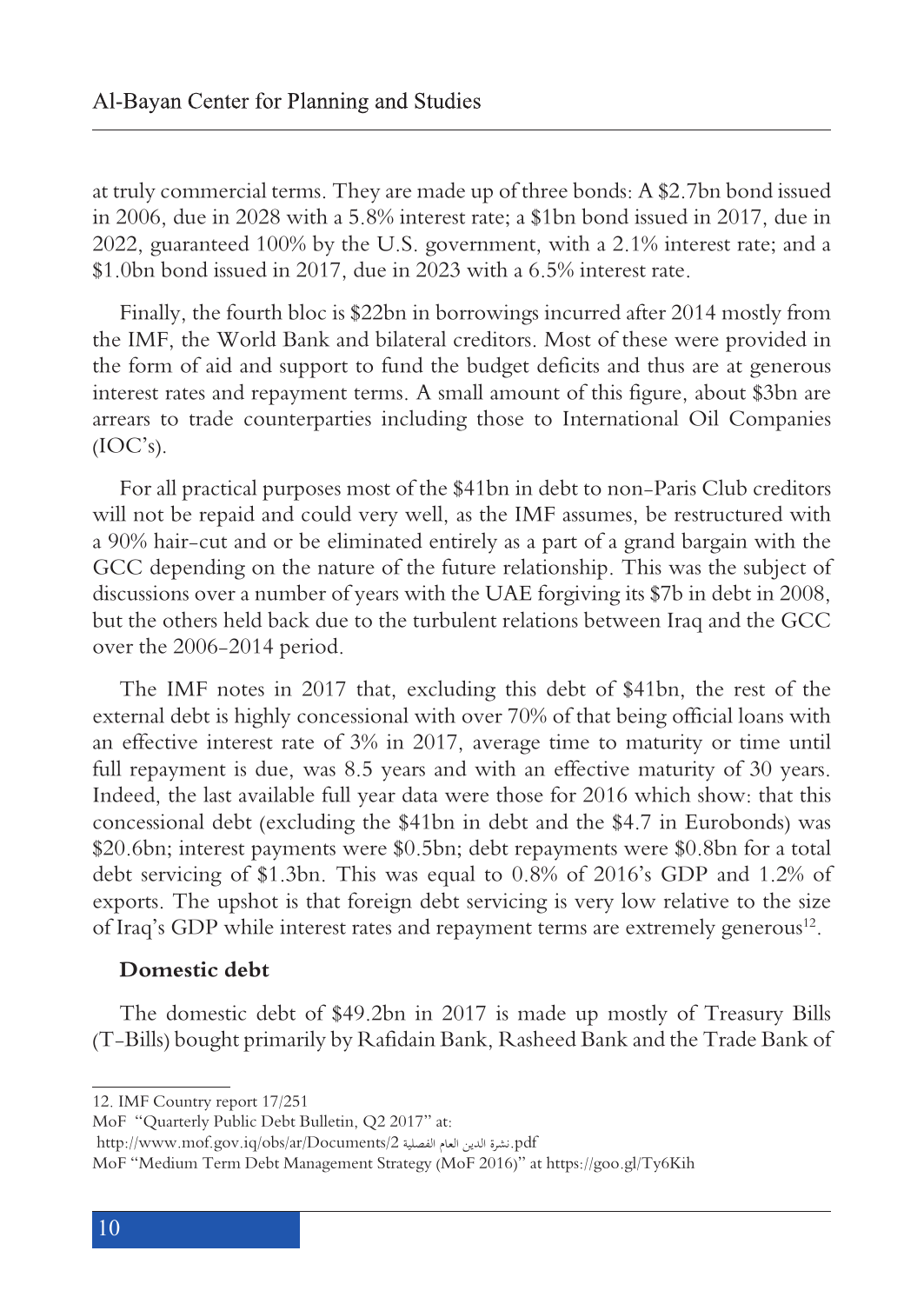Iraq (TBI). The Central Bank of Iraq (CBI)13 became a major holder of government debt from 2014 onwards, as it effectively bought all the T-Bills issued since then. The Ministry of Finance (MoF)<sup>14</sup> noted in 2016 that the effective interest rate on domestic debt was 2.6%. While most of these T-Bills are short term paper and subject to increases in rates, the majority are automatically rolled over by agreement with the MoF.

About \$10.6bn of domestic debt by end 2016 were government loans with Rafidain Bank, Rasheed Bank and the TBI- of which \$2.5bn were Ministry of Electricity loans and \$8.1bn were loans by State Owned Enterprises (SOE's) guaranteed by the government. Finally, about \$6.3bn of domestic debt by end of 2016 was arrears to domestic creditors<sup>15</sup> which do not carry interest.

It is worth highlighting that domestic government debt is held mostly by publicly owned entities, i.e. Rafidain Bank, Rasheed Bank, the TBI and the CBI (MoF notes they held 59% of all domestic debt by end of 2016). While these banks are independent of the government, yet would deal with it at much more advantageous terms to it than those extended by any outside entity.

# **Outlook for debt growth to 2022**

The projected growth in debt from \$122.9bn in 2017 to \$133.4 in 2022 is based on expectations that budget deficits would continue until 2020 turning to small surpluses in 2021 and 2022. These in turn are based on Iraqi oil price assumptions of \$45.3/bbl in 2017 increasing to \$47.1/bbl in 2022, and for exports of 3.8 mbbl/d increasing to 4.1 mbbl/d.

However, the changed oil price dynamics imply that these assumptions are too conservative given the current outlook for the world economy. As such using less conservative oil price assumptions as outlined in the table below yields a very different outlook for revenues, deficits and the future debt levels.

<sup>13.</sup> T-Bills are bought by state banks, Rafidain Bank, Rasheed Bank and the Trade Bank of Iraq (TBI) and then sold, at a discount to the Central Bank of Iraq. This is what is referred to as indirect monetary operations by the CBI to finance the budget deficit and was one of the main reasons behind the decline in the CBI foreign reserves.

<sup>14.</sup> Medium Term Debt Management Strategy (MoF 2016) at https://goo.gl/Ty6Kih

<sup>15.</sup> IMF Iraq Country Report No. 17/251, page 17-18.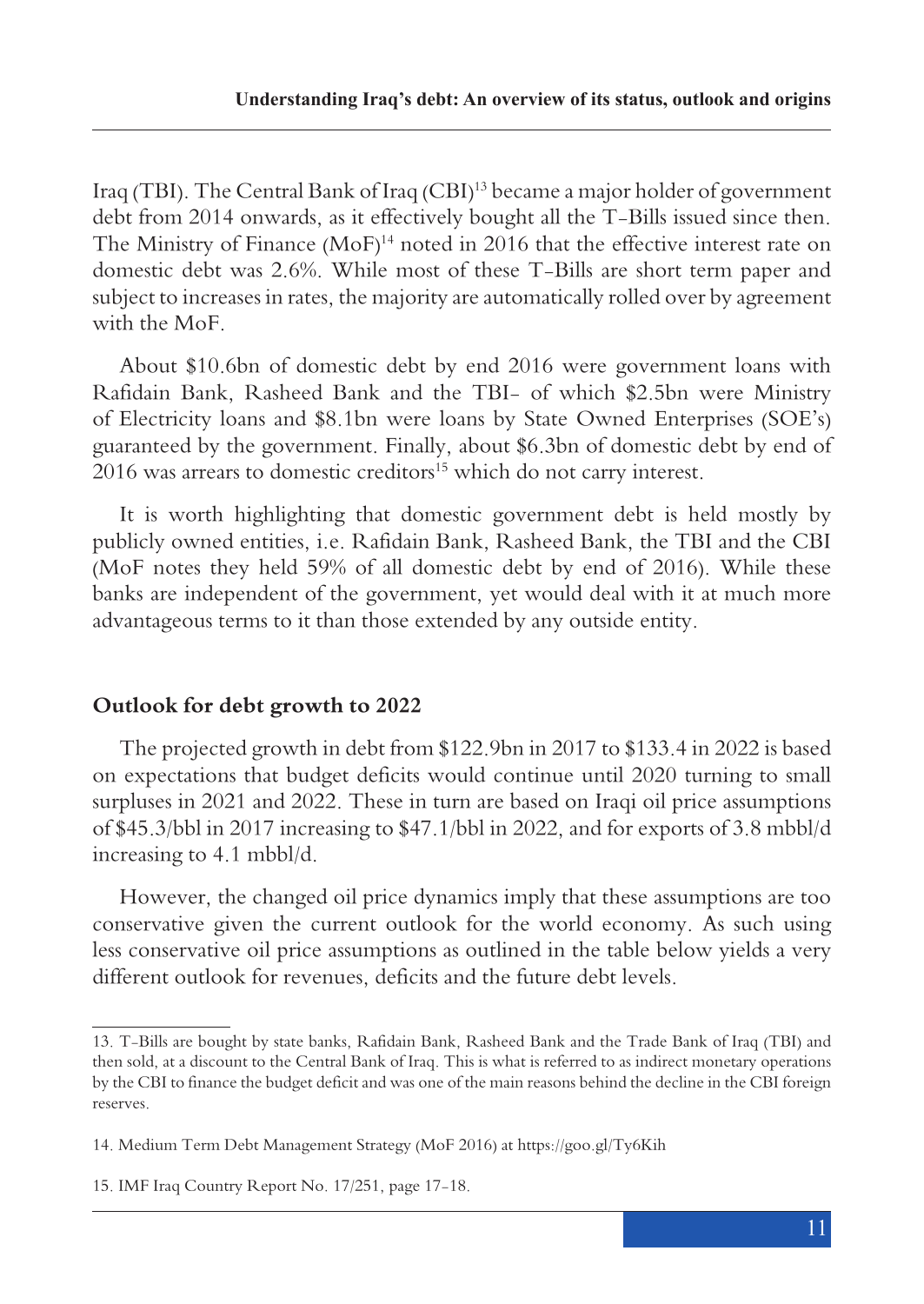| Year                                                                                     | 2017E  | 2018E  | 2019E  | 2020E  | 2021E | 2022E |
|------------------------------------------------------------------------------------------|--------|--------|--------|--------|-------|-------|
| Original assumptions (August 2017)                                                       |        |        |        |        |       |       |
| Government revenue (\$bn)                                                                | 69.2   | 73.9   | 75.6   | 77.6   | 80.7  | 84.5  |
| Government expenditure (\$bn)                                                            | 79.0   | 83.4   | 79.0   | 78.7   | 79.3  | 79.7  |
| Budget balance (\$bn)                                                                    | $-9.8$ | $-9.5$ | $-3.4$ | $-1.1$ | 1.4   | 4.9   |
| Exports (mbbl/d)                                                                         | 3.8    | 3.9    | 3.9    | 4.0    | 4.0   | 4.1   |
|                                                                                          | 45.3   | 45.4   | 44.9   | 45.2   | 45.9  | 47.1  |
| Iraq oil prices (\$/bbl)                                                                 |        |        |        |        |       |       |
| Updated assumptions (June 2018)                                                          |        |        |        |        |       |       |
| Government revenue (\$bn)                                                                | 65.3   | 103.6  | 98.0   | 96.8   | 94.4  | 95.6  |
| Government expenditure (\$bn)                                                            | 63.9   | 86.3   | 88.7   | 89.8   | 88.9  | 88.6  |
| Budget balance (\$bn)                                                                    | 1.5    | 17.3   | 9.3    | 6.9    | 5.5   | 7.0   |
| Exports (mbbl/d)                                                                         | 3.8    | 3.9    | 3.9    | 4.0    | 4.0   | 4.1   |
| Iraq oil prices (\$/bbl)                                                                 | 49.2   | 63.5   | 59.0   | 56.0   | 54.0  | 53.0  |
|                                                                                          |        |        |        |        |       |       |
| $A = Announced, E = E stimates, S = USD, mbbl/d = million barrels per day, bbl = barrel$ |        |        |        |        |       |       |

Table 3: Budgets for 2017-2022 under different assumptions

Sources, assumptions see footnote<sup>16</sup>

The updated assumptions change the shape of the original projected deficits for 2017-2022 significantly in that the government would be running budget surpluses throughout the period. The significance is that this would turn a projected cumulative deficit of \$17.6bn to a cumulative surplus of \$47.4bn.

Assuming that the government would use the accumulated surplus to fund the reconstruction of the country following the culmination of the ISIS conflict, then the overall debt should not increase from the current levels unless the government assumes more debt to fund further reconstruction.

Given that Iraq and the IMF as part of the 2016 SBA agreement had secured 16. Assumptions:

- • Updated figures for 2017 are from MoF which show revenues and expenditures for 2017 excluding those for the KRG. However, MoF and IMF estimates and planed budget include those of the KRG.
- Iraqi oil price averaged \$49.2 for 2017, \$63.5 for Jan-Jun 2018, is used as an estimate for full year 2018. Estimates for 2019-2022 assume gradual oil price declines. Oil revenues are based on these oil price assumptions and on original oil export estimates.
- Non-oil revenues are assumed to be at 13% of total revenues for 2018 increasing to 17% by 2022 in-line with the 2016 SBA. Supporting this assumption is that non-oil GDP is assumed higher by the IMF in its May's REO to +4.4%/+5% for 2018/2019 up from 2.4%/3.7% driven by the contribution form reconstruction.
- • Updated Expenditures, while based on updated IMF's estimates, also reflect expectations that the government will ease back on its tight fiscal consolidation, however, they might very well be off-set by the historical tendency for lower budget executions.

Sources: IMF Iraq Country Report No. 17/251, IMF World Economic Outlook (WEO) April 2018 database, IMF Regional Economic Outlook (REO) statistical appendix, Iraqi Ministry of Finance (MoF).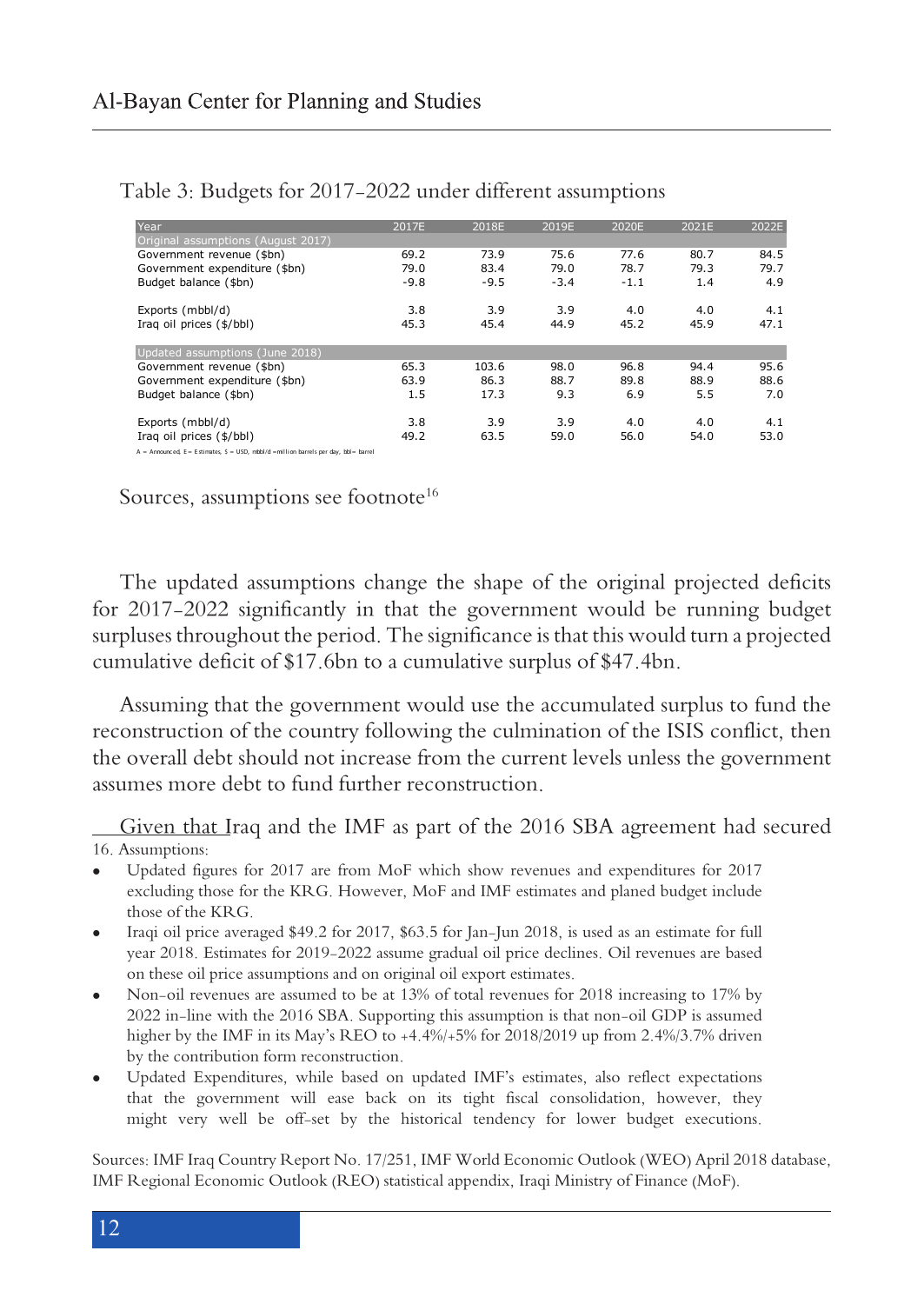about  $$9.8\text{bn}^{17}$  in loans by mid-2017 to fund its expected deficit for that year, then the debt by end of 2017 would be \$113.1bn instead of the earlier assumed \$122.9bn. Assuming no increase in debt to further fund reconstruction, then debt/ GDP would be 57% for 2017 decreasing to 42% for 2022 on an updated GDP estimate of \$272.2 bn.

Moreover, assuming that the \$41bn of external debt to non-Paris club members would be restructured along the same lines as those of the Paris Club debt or cut by 90%, then total debt would be \$76.2bn for debt/GDP of 28% for 2022.

Granted that these are simplistic assumptions and not used or assumed by the IMF or other international bodies, yet they serve to demonstrate that positive changes in assumptions, based on the current changed environment, can have large positive implications on Iraq's debt load. Moreover, the implication extends beyond the debate on debt into Iraq's ability to borrow to fund its reconstruction drive<sup>18</sup>.

<sup>17.</sup> The IMF (Country Report No. 17/251 P: 28) notes "The program is fully financed through the next twelve months, but there is a financing gap of \$7.1bn in late 2018 and 2019. The authorities have contacted one donor to fill the 2018–19 financing gap, for which there is good prospect". This implies that Iraq has achieved full financing for 2017's \$9.8bn deficit, and given that actual budget achieved a surplus, then Iraq has borrowed \$9.8bn to fund a deficit that did not materialize and so the funds would likely not be drawn which would lower the overall debt.

<sup>18.</sup> This is explored by the author in recent report at: http://marshtomountain.com/forget-the-donationsstupid-new-dynamics-in-funding-the-reconstruction-of-iraq/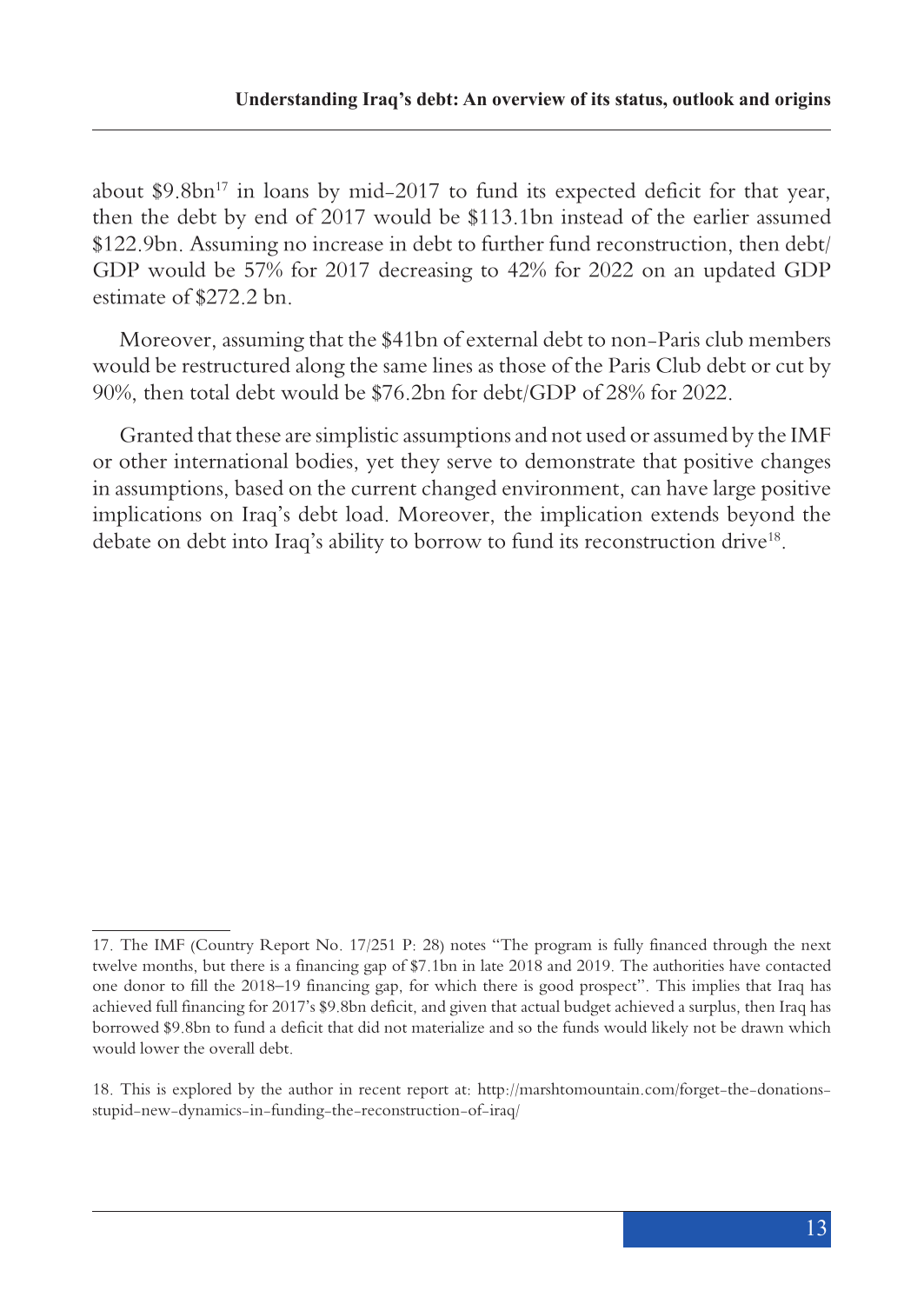#### The origins of Iraq's debt<sup>19</sup>

The Iraq-Iran war from 1980 to 1988, transformed $20$  Iraq from a creditor nation with over \$35bn in foreign reserves to a debtor nation with debts of up to \$80bn.

Expecting the that war would be short, Iraq pursued a policy of waging the war while maintaining public sector spending and embarking on a major national economic development. That and the increased military spending were initially funded by its foreign reserves with help of about \$5bn in support from the Gulf Corporation Council (GCC). The drop in oil exports by 60% in 1981 from the destruction of export terminals, and the further drop in 1982 with the closure of 19. Many of the sources cited here on Iraq's debt were made at different points in time, they stated the debt at time of their publication. Some were of the original debt only, while others were original debt and accumulated interest and as such the figures are accurate at the time of publication. Also, these figures will change at later dates as interest accumulates or the debt is serviced. Finally, many of the sources used approximations of the debt at the time for these same reasons.

Complicating matters were that Iraq's external debt fell into a number of overlapping categories depending on the type of lender, i.e. an ex-Communist country or a Western country. Other categories were the type of loan and the terms of the loan and so forth. Some of the private commercial debt was treated as a country debt especially as applies to ex-Communist countries. Finally, the Iraqi government at the time did not publish official debt figures.

The sources below were used for the material in this section:

https://digitallibrary.un.org/record/114667/files/S\_22661-EN.pdf https://www.nytimes.com/1991/02/11/world/war-in-the-gulf-financing-us-has-received-50-billion-inpledges-for-war.html https://www.upi.com/Archives/1991/02/04/Whatever-outcome-of-war-Iraq-in-deep-financialtrouble/4240580333159/ https://www.ft.com/content/b94bccb4-14e7-11db-b391-0000779e2340 https://fas.org/sgp/crs/mideast/RS21765.pdf https://www.economist.com/node/3429194 http://www.mafhoum.com/press5/142E17.htm https://www.euromoney.com/article/b1320r9njx37n2/seeking-forgiveness-of-saddam-era-debt http://www.arts.uwaterloo.ca/~bmomani/Documents/WLU-IraqiDebtNegotiations\_000.pdf https://scholarship.law.berkeley.edu/cgi/viewcontent.cgi?article=1091&context=facpubs

IMF Country Reports including the ones below: https://www.imf.org/external/pubs/ft/scr/2004/cr04325.pdf http://www.imf.org/external/pubs/ft/scr/2005/cr05294.pdf https://www.imf.org/external/pubs/ft/scr/2006/cr0615.pdf https://www.imf.org/external/pubs/ft/scr/2016/cr16379.pdf http://www.imf.org/~/media/Files/Publications/CR/2017/cr17251.ashx

20. The deeper transformation of the country as a result of the Iraq-Iran war is discussed in further detail in the appendix at the end of the report.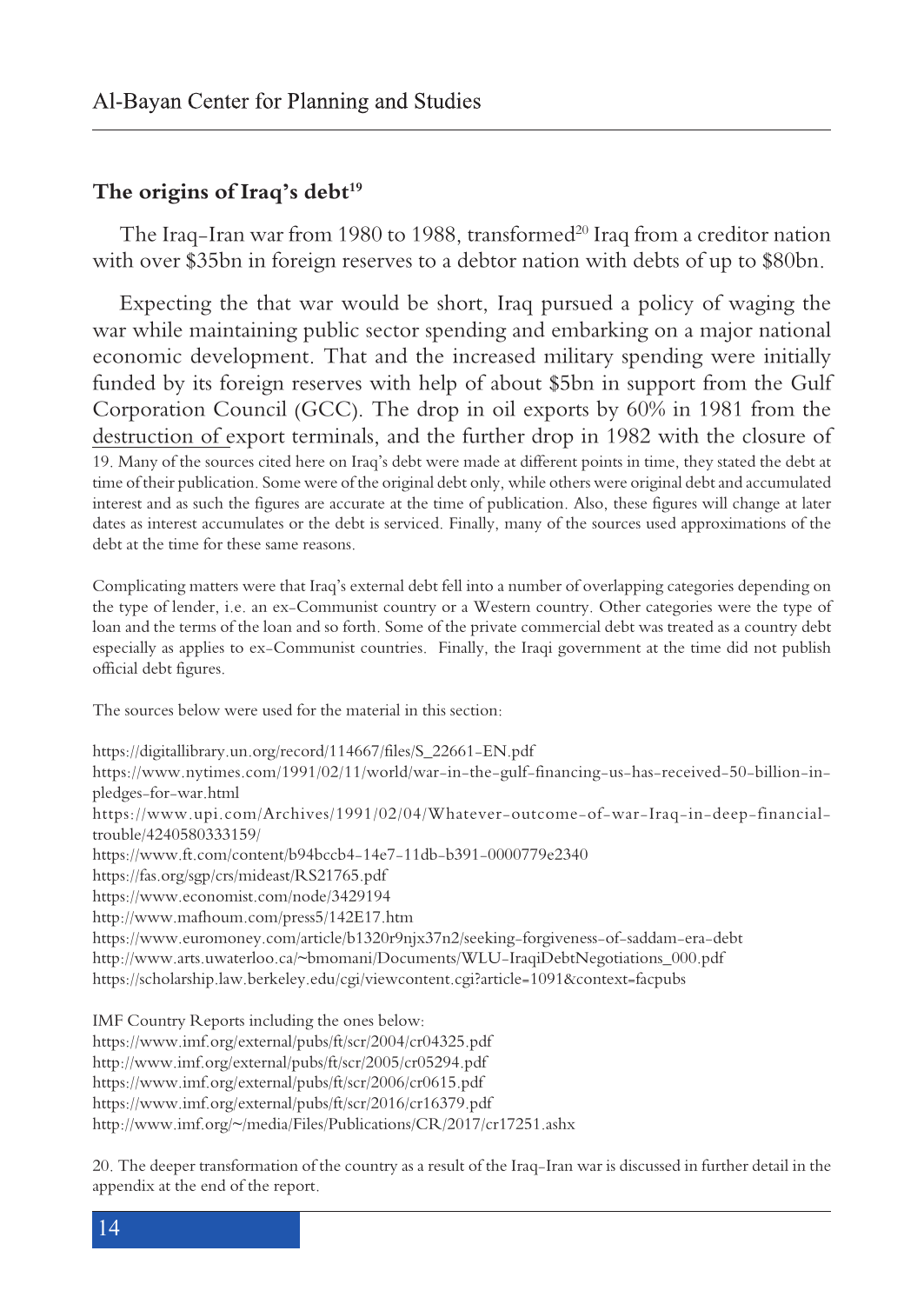the Syrian oil pipeline led to the depletion of its foreign reserves. Thereafter the GCC countries provided financial support and oil sales on behalf of Iraq. This ultimately led to the GCC's claims of debts of \$49bn, but which Iraq argued were supplied as assistance rather than loans to help defend them in the war against Iran. Complicating matters is that much of that amount was not contractual as it was in the form of transfers, and a number were such that neither party kept formal agreements or written records of the amounts.

With the collapse in oil prices in the mid-1980s (chart 2) the GCC countries were no longer able to continue this support, and Iraq turned towards sovereign international creditors such as Western nations, the ex-Soviet Union, the ex-Eastern bloc nations and to private international creditors such as banks. These took the forms of government loans, credit export guarantees and bank loans. This ultimately became the Paris Club of loans of \$40bn (including interest by 2003, but originally were \$21bn), other non-Paris Cub of loans of \$16bn (including interest by 2003) and the banks' loans portion of the commercial/private sector debt of \$15bn (including interest by 2003).

Finally, Iraq began to accumulate indirect debt in the form of arrears to its international trade counter parties and suppliers of foreign goods and services as it was no longer able to pay for its needs in time. This ultimately became the trade creditors' portion of the commercial/private sector debt of \$15bn (including interest by 2003).

There are many different publicly available figures of Iraq's debt by the end of the Iraq-Iran war, but they can be estimated to be around  $$80bn<sup>21</sup>$ . Iraq reported that its total external debt and obligations were \$42bn by end of 1990 in a letter to the UN Secretary General. This figure would not have included its debts to the GCC nations given that Iraq did not consider them to be loans but grants, and so it is logical to conclude that its debts by the end of the war in 1988 were around \$80bn.

The invasion of Kuwait in 1990 and the subsequent sanctions regime over the next 14 years brought a new set of obligations in the form of war reparations (details below) and the build-up of significant overdue interest on the accumulated debt that it was not able to service<sup>22</sup>. However, due to the sanctions it was not able to

<sup>21.</sup> The total costs of the Iraq-Iran war to Iraq are discussed in further detail in the appendix at the end of the report.

<sup>22.</sup> The total costs of the invasion of Kuwait and the 14 years of sanctions to to Iraq are discussed in further detail in the appendix at the end of the report.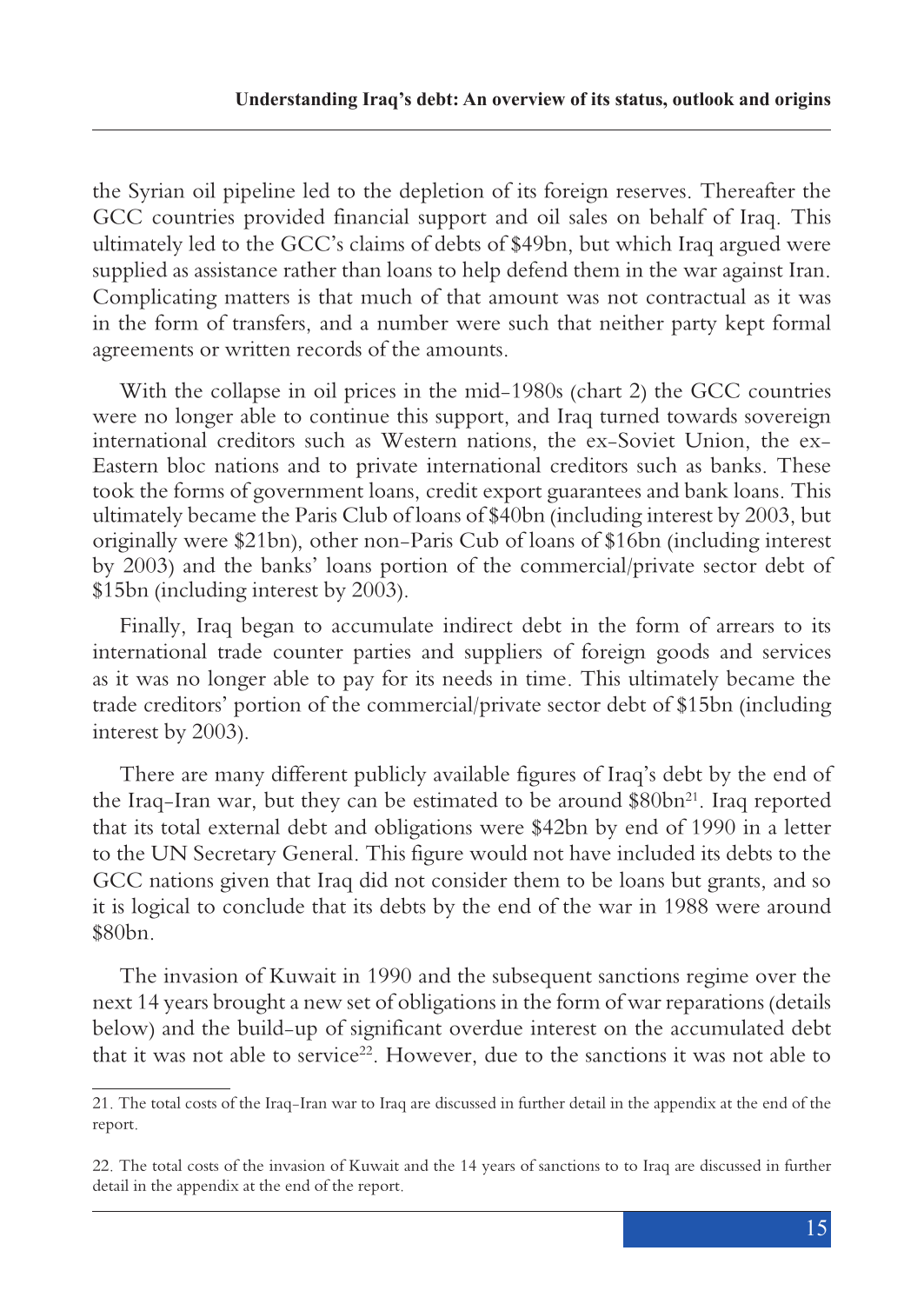assume any further external debt.

An indirect cost that would play a significant role after 2003 regarding the forgiveness of Iraq's debt by the GCC, is the costs that the GCC assumed, in addition to those incurred during the Iraq-Iran war. The first of these were pledges of \$16.8bn by Saudi Arabia and \$16bn by Kuwait to the US for the cost of the Gulf War. The second were pledges of \$9.5bn by Saudi Arabia and Kuwait as part of the US's commitments of \$14.3bn in financial aid to economically hard-hit countries in the Middle East as a result of the Gulf War. A full fulfilment of these pledges would have added \$42.3bn to the GCC's earlier costs of \$49bn for a total of over \$90 bn- the largest portion of these were borne by Saudi Arabia and Kuwait.



Chart 2: Average Brent prices 1980-2003.

Source: Statista-The Statistics Portal23

By 2003 total debts were about \$120bn<sup>24</sup> made up of three major blocs. The first was \$40bn to Paris Club group of creditors, of which \$21bn was original debt, and \$19bn in overdue interest. This was reduced in 3 stages by 90%25 and was at \$6bn

<sup>23.</sup> https://www.statista.com/statistics/262860/uk-brent-crude-oil-price-changes-since-1976/

<sup>24.</sup> Figures are rounded for simplicity and to allow an understanding of the position.

<sup>25.</sup> The use of 90% haircut in this report is an over-simplification. During the negotiations the US forgave 100% of its \$4bn in debt, while the rest cut it by 80% over three stages of 30%, 30% and 20% with the residual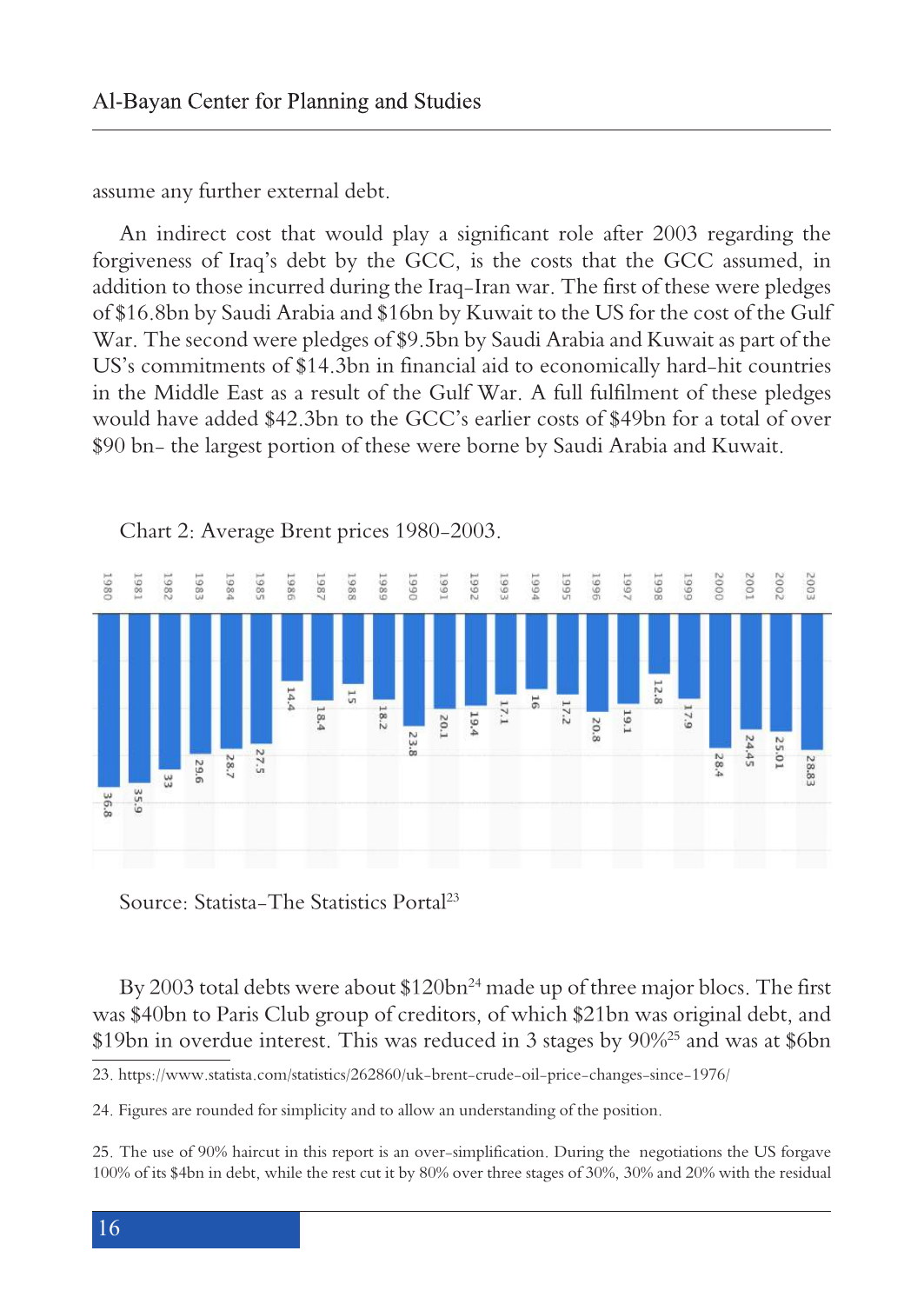by the end of 2017.

The second was \$65bn to the non-Paris club group of creditors. A portion of this amount at \$49bn was to the GCC countries. There were efforts to renegotiate these along the same lines as those of the Paris Club debts. However, the obstacles were requirements to link these to national reconciliation in Iraq, the poor relationship between the GCC and successive Iraqi governments, and possibly the reluctance of the GCC to provide Iraq with assistance as Iraq was pivoting towards Iran. The other portion was \$16bn, including interest, to China, Turkey and ex-communist European countries. This \$65bn currently stands at \$41bn after a number of cancelations such as \$8.5bn by China in 2007, \$7bn by the UAE in 2008.

Finally, the third bloc was \$15bn in debt to commercial/private creditors (trade creditors, corporations, banks). This became known as the London Club Coordinating Group that settled on the same terms as those of the Paris Club. The bulk was restructured in a debt-for-debt exchange by issuing Iraqi government bonds, namely the \$2.7bn Eurobond issued in 2006, due in 2028 with 5.8% interest rate $26$ 

# **War Reparations**

The United Nations Compensation Commission (UNCC) was established in 1991 to process claims and pay compensation where appropriate for losses resulting from Iraq's invasion and occupation of Kuwait  $(1990-91)^{27}$ .

About 2.7 million claims were submitted seeking about \$350bn in

26. Small creditors were given cash settlements of 10.24% of their outstanding loans while the rest received 10% of the value of their loans (principal and interest) in the form of bonds.

27. In paragraph 16 of the UN Security Council Resolution 687 (1991) the Security Council reaffirmed that "... Iraq, without prejudice to the debts and obligations of Iraq arising prior to 2 August 1990, which will be addressed through the normal mechanisms, is liable under international law for any direct loss, damage, including environmental damage and the depletion of natural resources, or injury to foreign Governments, nationals and corporations, as a result of Iraq's unlawful invasion and occupation of Kuwait."

<sup>20%</sup> to be paid over a number of years up to 28 years. Therefore, the net-present value (NPV) of the debt is equivalent to 10.25% of the original debt. Therefore, the use of 90% (89.75% to be precise) hair cut glosses over these details in order to simplify the conclusion in that ultimately the remaining debt by Iraq is 10.25% of the original debt as of the current time.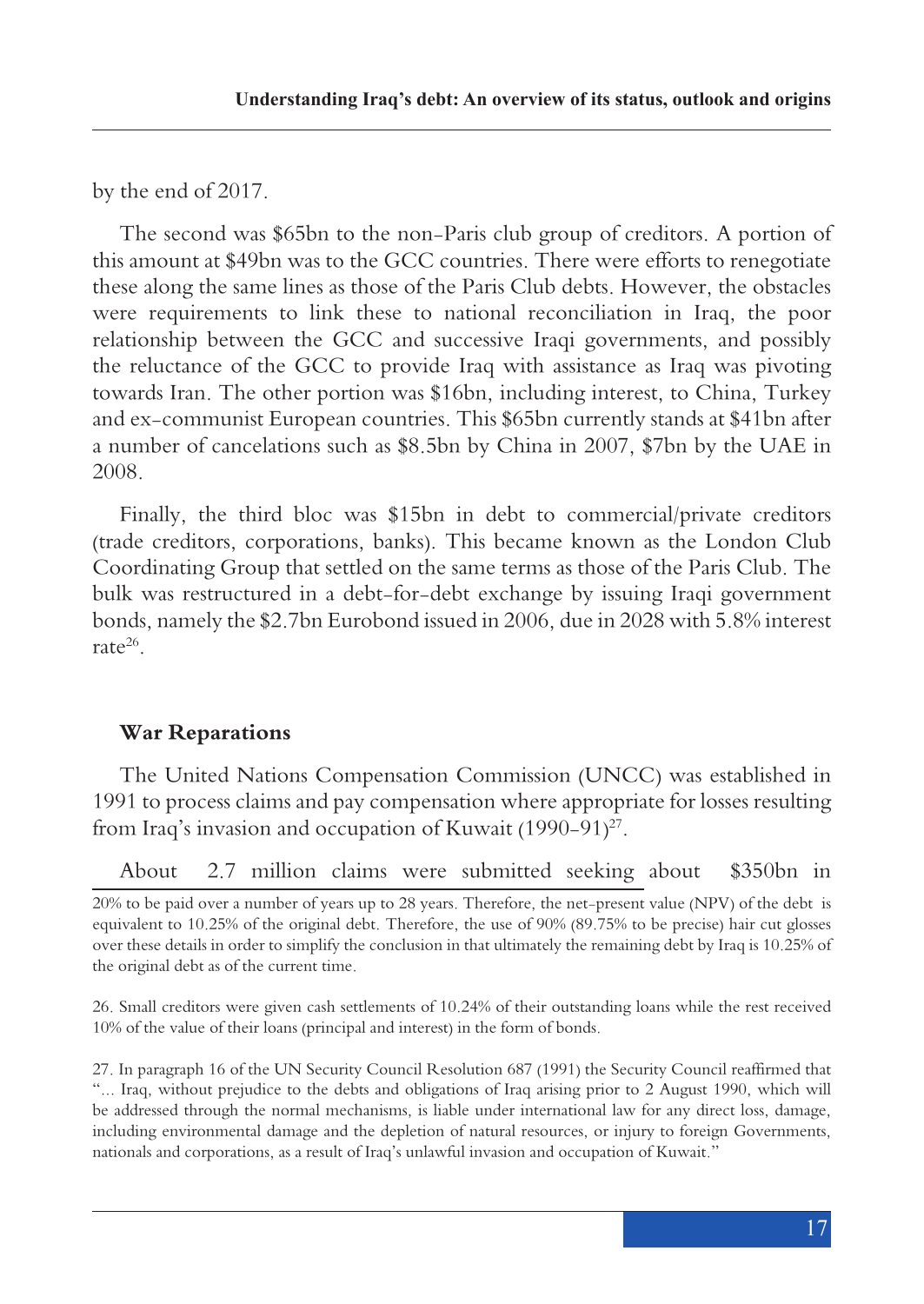compensation<sup>28</sup>, however not all were accepted as legitimate. Of these about 1.5 million claims, or 56% of all claims, were accepted which represented a compensation of about \$52bn or 15% of all amounts claimed.

Iraq started paying29 these soon after the start of the oil for food programme so that by 2003 the UNCC paid out about \$24bn. It continued to make payments and by 2017 the total payments made were about \$48bn. The final portion of \$4.6bn is expected to be paid in 2019.

While the reparations were not included in Iraq's total debt figures, they nevertheless affected the country's credit rating as they were substantial liabilities.

#### **Conclusion**

With the closure of the reparations chapter in 2019, and the end of the ISIS conflict, Iraq is in a position to capitalize on the window of opportunity offered by the higher oil prices to reposition its debt profile. With the proper positioning and adhering to the IMF programme from the SBA, the country can tap into the debt markets to fund productive investments in its infrastructure that would enable it to rebuild and to grow.

Moreover, this debt profile is nowhere near as large as feared in the national discussion on debt, and more importantly neither the debt nor its servicing are a burden on the country or on its future generations. However, the national discussion should shift to focus on the real burden placed on future generations from an unsustainable ever-expanding socialist legacy.

Most of the country's oil revenues are spent on expanding the public payroll and social security spending, in the process depleting the country's wealth without building its infrastructure. Very little of the oil revenues are going towards reconstructing and building the country's physical capital, which is what would create economic sustainability and drive the country's diversification away from oil.

<sup>28.</sup> https://www.uncc.ch/

<sup>29.</sup> Initially in 1991, 30% of revenues from the sale of Iraqi oil was to be channelled through the UNCC to pay for these claims and for its operations; this was reduced to 25% in 2000 and finally to 5% in 2003.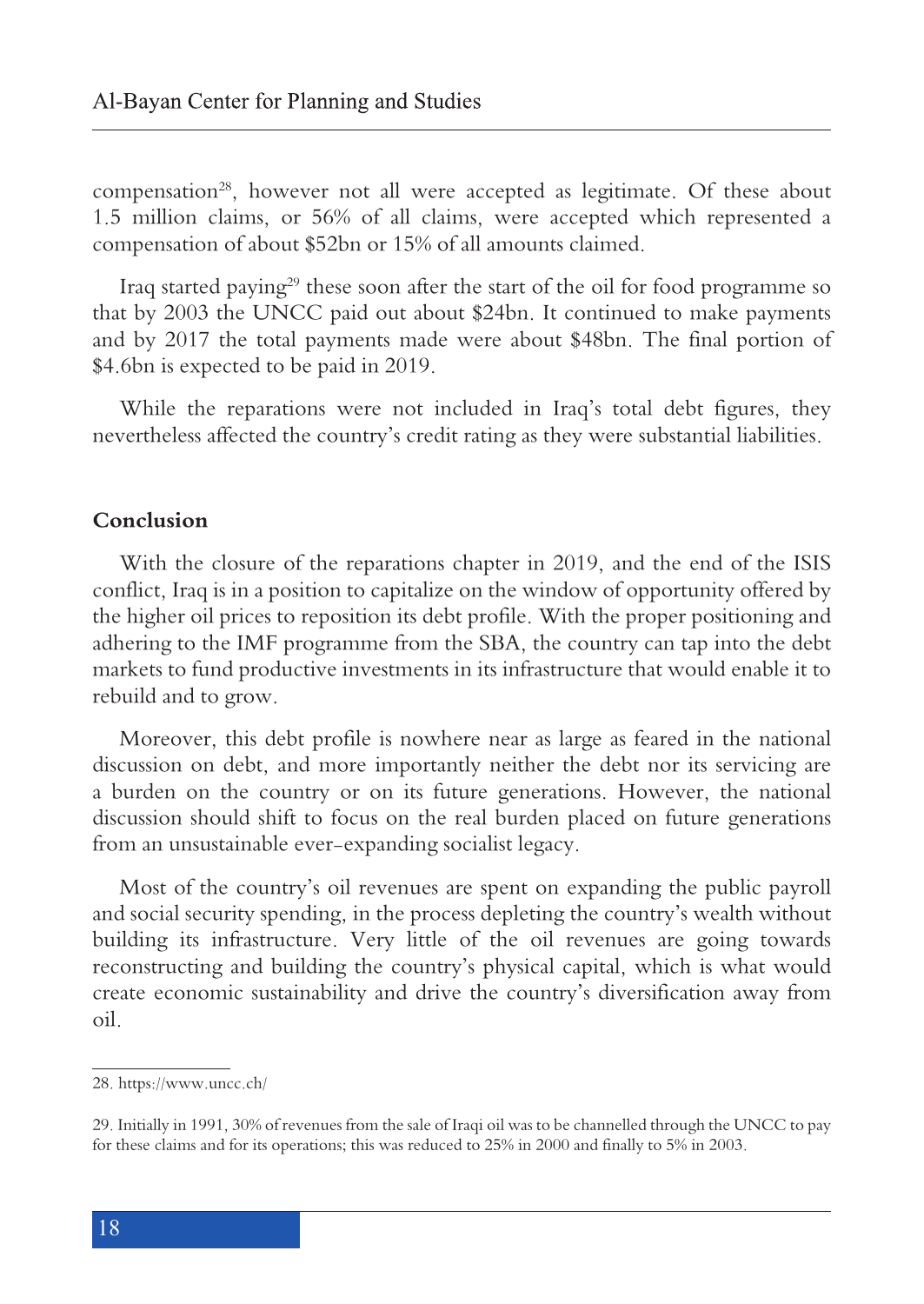The result of overspending on expanding the public-payroll and underspending on infrastructure is an economy dependent on imports of goods and services, stunted private sector and a labour market skewed towards public employment. The consequences of which are continued high oil dependence which makes the country vulnerable to external shocks such as the collapse in oil prices.

Ultimately this pattern of misspending would create the conditions for a future financial crisis. Even with an optimistic scenario for expanding oil production and for continued high oil prices, the government's revenues will not able to meet the high demands of Iraq's young, large and rapidly growing population.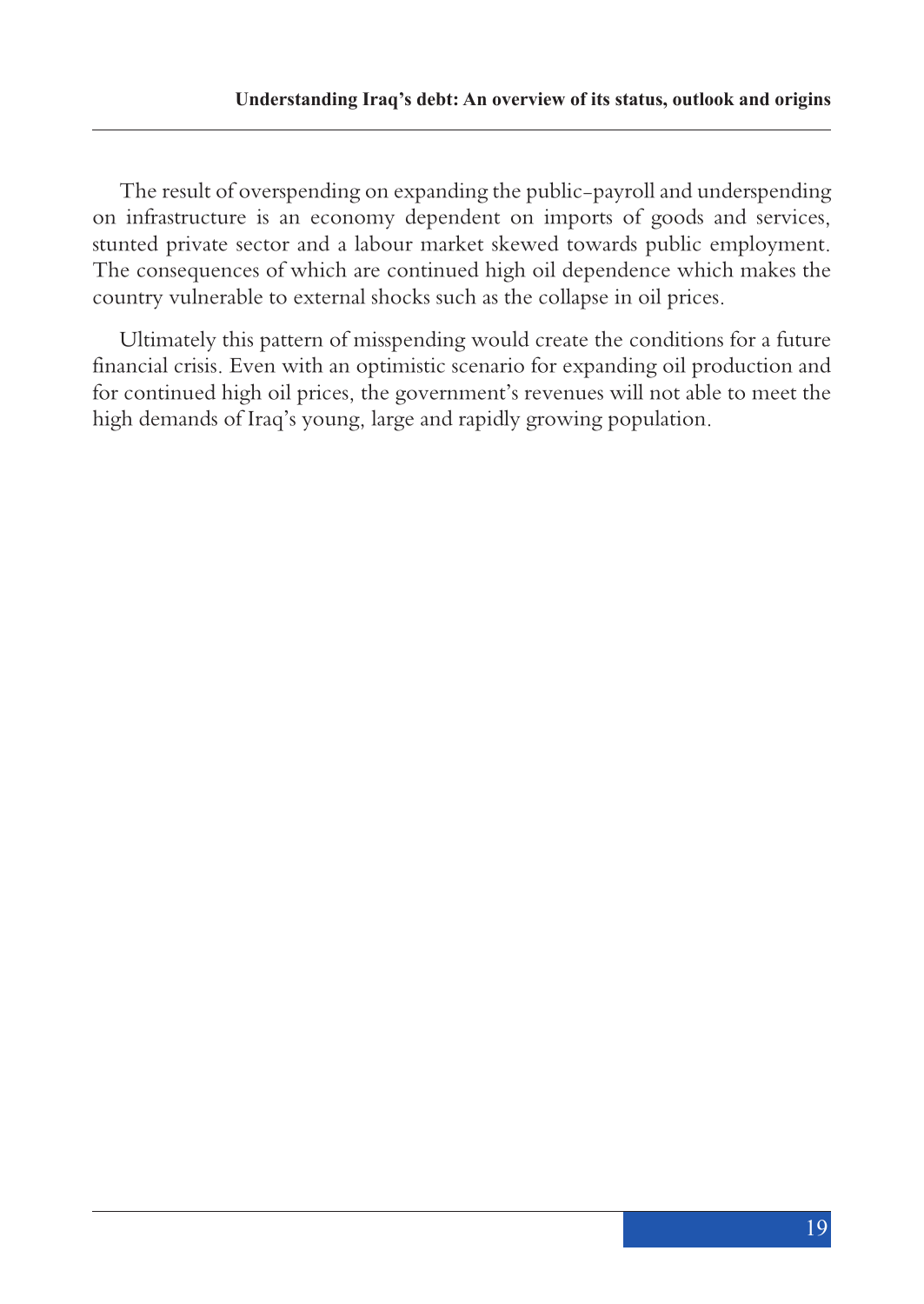#### **Appendix: On the costs of conflict**

The section on the origins of Iraq debts discussesd how the Iraq-Iran war, the invasion of Kuwait, and the 14 years of sanctions lead to the build-up of significant debt. However, what it did not discuss was the much larger non-direct debt cost to the country, of which the loss of oil income is but one component.

As discussed in the origins of Iraq's debt, the Iraq-Iran war transformed Iraq from a creditor nation with over \$35bn in foreign reserves to a debtor nation with debts of around \$80bn by end of the war. However, the transformation was far more fundamental than that. The economy was booming led by increased oil production paced by rising oil prices following the Arab oil embargo in the wake of the Arab-Israel war of 1973.

Chart A: Iraq-Oil Production 1970-2012



Source: https://www.iea.org/publications/freepublications/publication/ WEO\_2012\_Iraq\_Energy\_OutlookFINAL.pdfy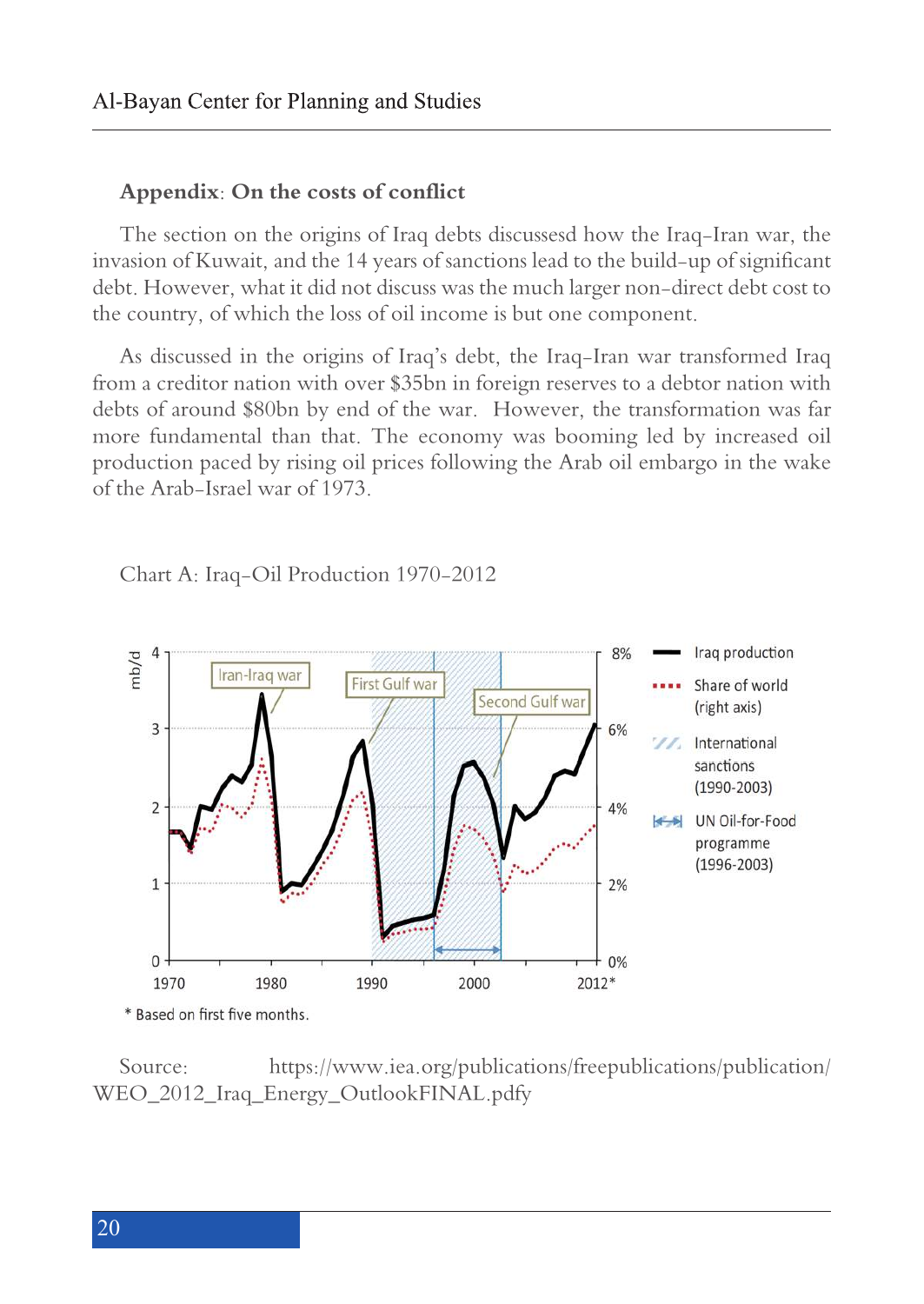In the years immediately before the war the government was running annual budget surpluses of up \$10bn or about 20% of GDP. These were invested in the country's infrastructure and led to the rise of Iraq's then considerable foreign reserves. The war's immediate effect was the loss of income from the destruction of productive assets and in particular the loss of oil income from the damage to oil export facilities. This was compounded by the reversal of the budget surpluses into deficits- the damages of which were magnified by the associated losses of not transforming these surpluses into investments in the country's infrastructure.

Less understood is the damaging long-term effects of the diversion of productive capacity in industry and agriculture into the war effort, thereby increasing the country's reliance on foreign imports. Added to this should be the damage to human capital from loss of life and ultimately the loss of human productive capacity.

To appreciate a portion of these unaccounted-for costs, consider the following estimates by different sources on the costs of the Iraq-Iran war: -

A 1987 study by the Japanese Institute of Middle Eastern Economies estimated total Iraqi war losses from 1980 to 1985 at \$226bn. This is made up of (1) \$120.8bn in GDP lost in the oil sector, and \$64bn in GDP lost in the non-oil sector, (2) \$33bn lost in destroyed materiel, and (4) \$8.2bn lost in damage to non-oil sector fixed capital investment. Lost oil income of \$65bn is included within oil GDP losses, while the lost opportunity was \$43.4bn in unrealized fixed capital investment. http://www.dtic.mil/dtic/tr/fulltext/u2/a224269.pdf page 123

A 2002 report estimates that the total cost to Iraq of the 8-year war at \$450bn which would be about 10 times the pre-war GDP in 1980 http://www. nber.org/papers/w9361.pdf page 4. The report uses data from a major study on the economic consequences of this war: (The Economic Consequences of the Gulf War 1st Edition, by Kamran Mofid) at: https://www.amazon.com/ Economic-Consequences-Gulf-War-ebook/dp/B000Q35WTK/ref=sr\_1\_ fkmr0\_1?s=digital-text&ie=UTF8&qid=1528542102&sr=1-1-fkmr0&keywords= Kamran+Mofid%2C+The+Economic+Consequences+of+the+Gulf+War%2C+Ro utledge%2C+London%2C+1990

Added to the amounts of these studies should be the damage to the country's human capital, its capacity to function, as well as the loss of the \$35bn in foreign reserves and the assumption of around \$80bn in debt.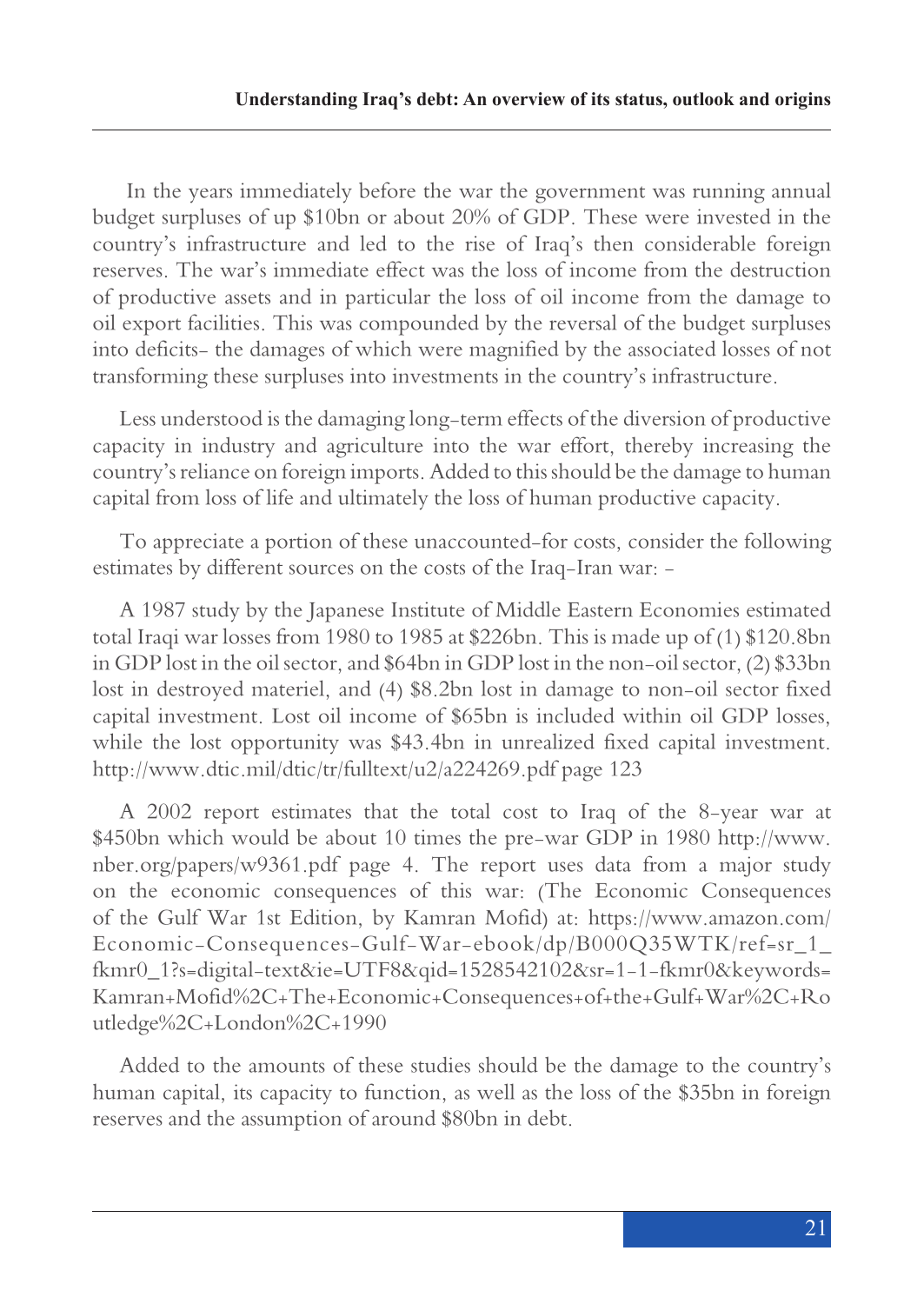The costs of the invasion of Kuwait and the subsequent 14 years of sanctions to Iraq's economy, however, are larger than those of the Iraq-Iran war by orders of magnitude - as they add the significant destruction of the country's human and capital stock in addition to the degradations of all aspects of the economy due to Iraq's isolation from the world during these years.

Some estimates of the cost of the Gulf war and the sanctions made in 2002 are: \$230bn of infrastructure was destroyed in the war, oil production under the sanctions regime 1991-2002 averaged 1.4 mbbl/d vs. pre-war peak of 2.85mbbl/d in 1989, then the difference or lost export income is about \$150bn, which is over 3 years of GDP based on the last available GDP figure of \$48.4bn for 1989 (there are no available figures for GDP between 1990-1996). Once again, these don't include the damage to the country's human capital, its capacity to function as well as the increase in debt to about \$120bn from the accumulation of interest on the Iraq-Iran war debt of \$80bn, and the assumption of war reparations of \$52bn.

The growth of Iraq's GDP from the 1970's and the subsequent decline as a result of conflict can be seen from the chart below.



Chart B: Iraq's GDP 1967-2002

(source: (https://ieconomics.com/iraq-gdp)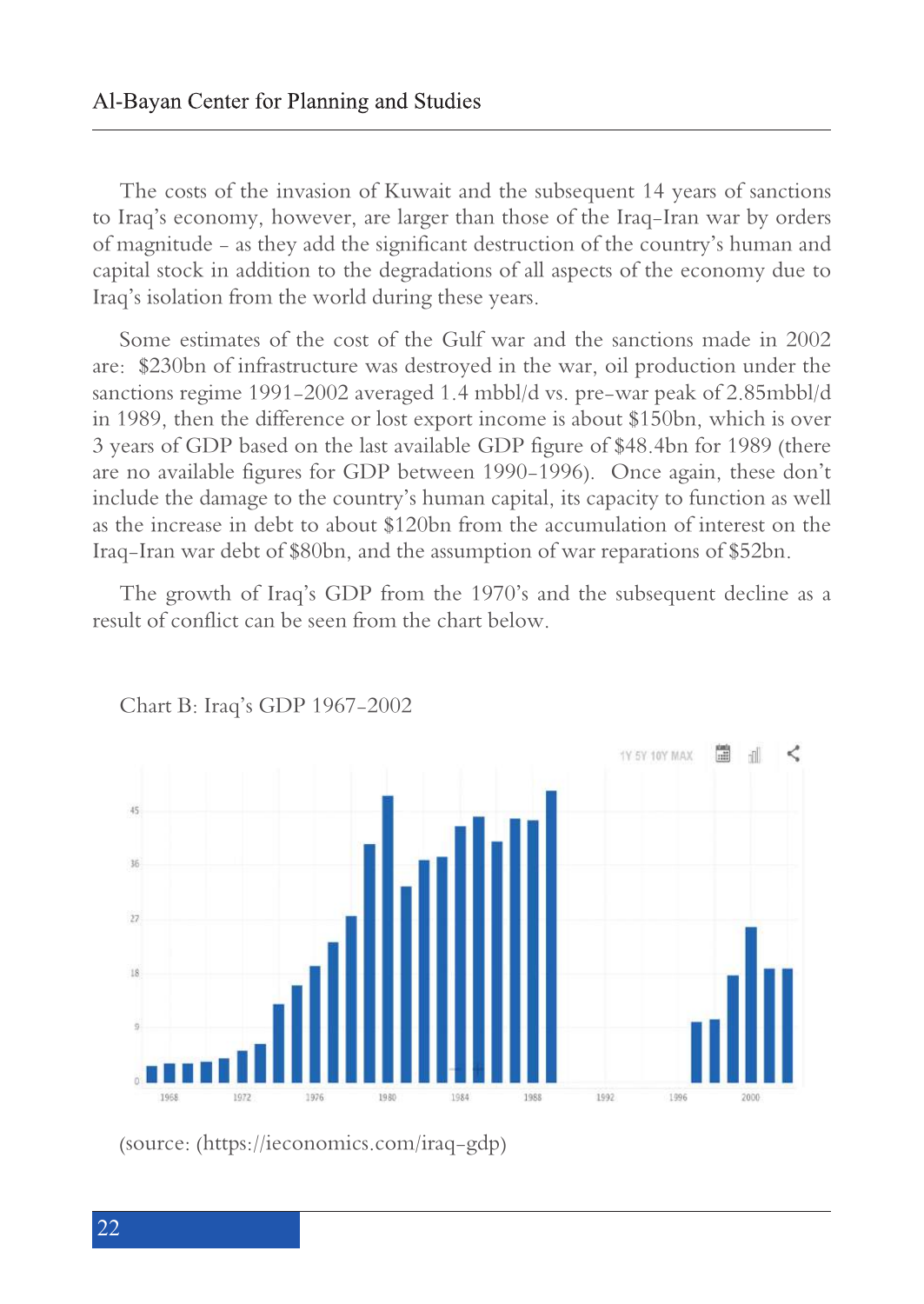However, the same effects of the above translated into the living standards can be appreciated by using GDP per-capita as a proxy for living standards from 1960- 2012 as in the chart below.

As can be seen the rapid raise in living standards of the 1970's came to and with the start of the Iraq-Iran war. The decline in living standards was off-set somewhat by the continued socialist spending and the national development drive but that eventually contributed led to the growth of debt. The invasion of Kuwait and the subsequent sanctions had a devastating impact on living standards that erased over 20 years of progress.

Chart C: Iraq's GDP per capita 1960-2012



## FIGURE 2: GDP Per Capita (current USS), 1960-2012, and Timeline

Source : http://documents.worldbank.org/curated/en/204911468044383593/ pdf/926810v10ESW0P0C0disclosed020110150.pdf. Page 4. Data based using estimates from Iraq's Central Statistical Office (CSO) for 1960-1996 and World Bank figures afterwards.